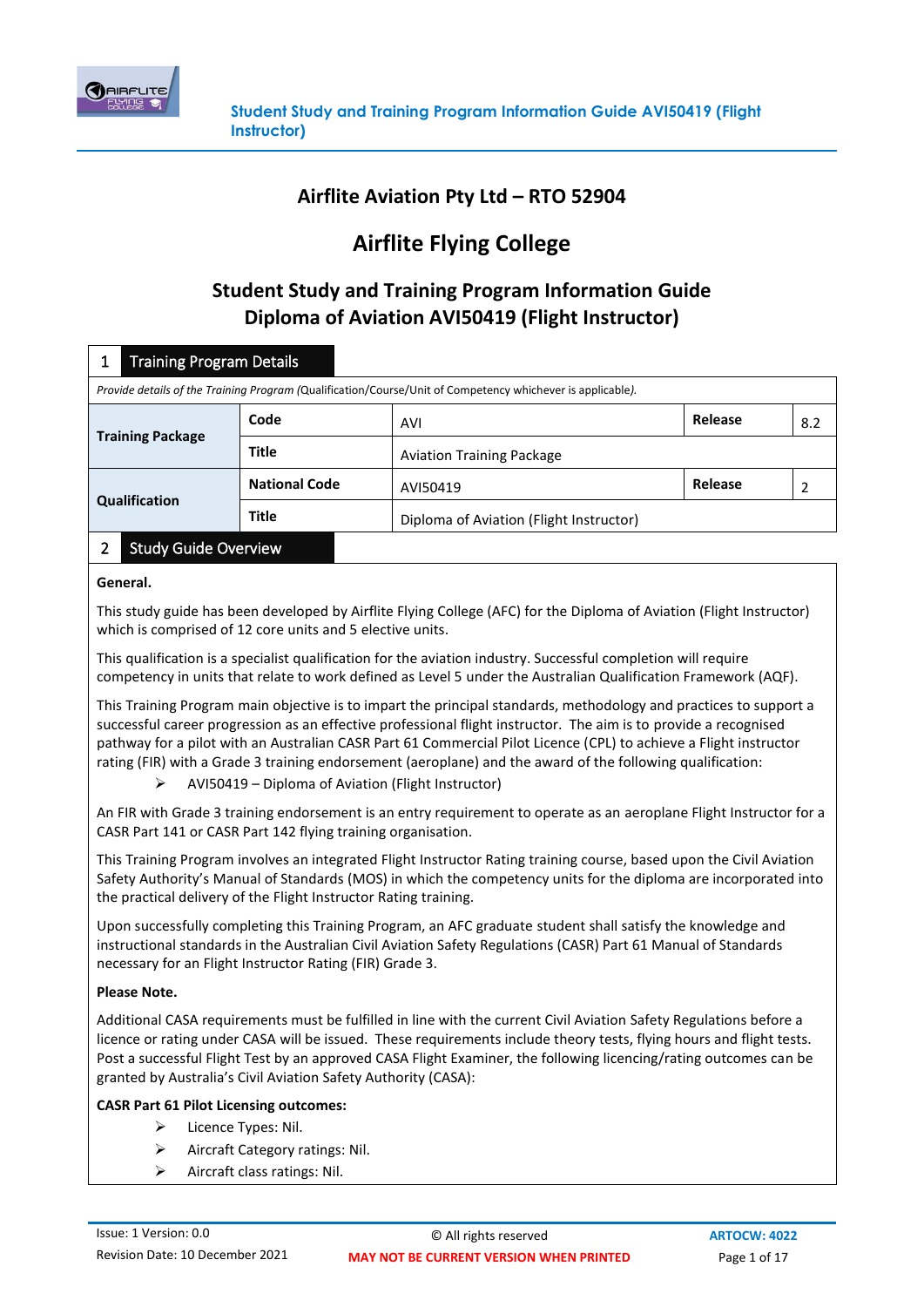

- ➢ Aircraft type ratings: Nil.
- ➢ Aircraft design feature & endorsements: Nil.
- ➢ Operational ratings: Flight Instructor Rating (FIR).
- ➢ Operational rating endorsements: Grade 3.

#### 3 Training Program Structure

A breakdown of the Training Program unit structure is outlined below:

| <b>Units Of</b><br>Competency | <b>National Code</b> | <b>Title</b>                                                      | <b>Credit</b><br><b>Transfer</b><br><b>Available</b><br>from<br>AVI50219 |
|-------------------------------|----------------------|-------------------------------------------------------------------|--------------------------------------------------------------------------|
|                               | AVIM0003             | Conduct aeronautical knowledge training and flight training       |                                                                          |
|                               | <b>AVIM0004</b>      | Conduct training for the issue of an endorsement                  |                                                                          |
|                               | AVIM0005             | Facilitate non-technical skills instruction                       |                                                                          |
|                               | TAEASS401            | Plan assessment activities and processes                          |                                                                          |
|                               | TAEASS402            | Assess competence                                                 |                                                                          |
| Core                          | TAEASS403            | Participate in assessment validation                              |                                                                          |
|                               | TAEASS502            | Design and develop assessment tools                               |                                                                          |
|                               | TAEDEL401            | Plan, organise and deliver group-based learning                   |                                                                          |
|                               | TAEDEL402            | Plan, organise and facilitate learning in the workplace           |                                                                          |
|                               | TAEDES401            | Design and develop learning programs                              |                                                                          |
|                               | TAEDES402            | Use training packages and accredited courses to meet client needs |                                                                          |
|                               | TAELLN411            | Address adult language, literacy and numeracy skills              |                                                                          |
| General<br><b>Elective</b>    | AVIF0026             | Implement aviation risk management processes                      | <b>YES</b>                                                               |
|                               | <b>AVIF0027</b>      | Implement aviation fatigue risk management processes              | <b>YES</b>                                                               |
|                               | AVIM0010             | Conduct flight review                                             |                                                                          |
|                               | BSBCMM401            | Make a presentation                                               |                                                                          |
|                               | TAEDEL301            | Provide work skill instruction                                    |                                                                          |

#### 4 Qualification Pre-Requisites

The following pre-requisites/entry requirements apply to this Training Program:

• Hold:

- ➢ a current CASA Private Pilot's Licence or a Commercial Pilot's Licence.
- ➢ a AVI50519 Diploma of Aviation (Commercial Pilot Licence).

*Note. If the CPL licence held was NOT:*

■ *completed with an aeroplane category rating in an integrated training course or*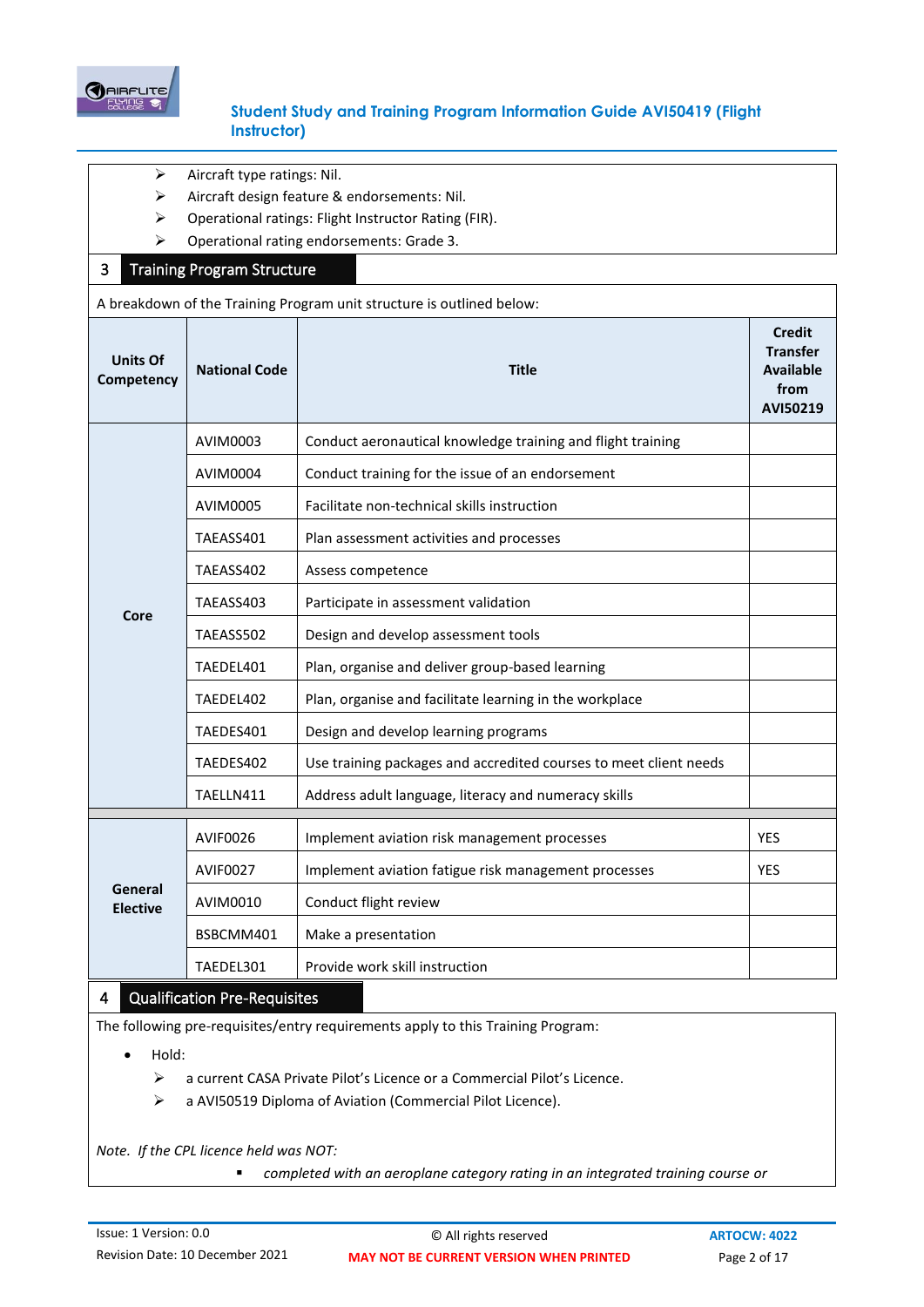

▪ *passed via a flight test for the grant of the licence with an aeroplane category rating.*

*The following flight experience is required:*

- *Have at least 200 Hours flight time as pilot.*
- Have 100 hours flight time as pilot in command.
- Students must show evidence of:
	- $\triangleright$  a Class 1 medical certificate from a Civil Aviation Safety Authority approved medical examiner (DAME).
	- an Aviation Security Identification Card (ASIC).
	- ➢ An Aviation Reference Number issued by CASA.
	- $\triangleright$  Language, literacy and numeracy skills at the requisite Australian Core Skills Framework (ACSF) level. Alternatively, undertake a Core Skills Profile for Adults (CSPA)\* assessment test to show student's have the required level of literacy.

*\* Core Skills Profile for Adults (CSPA). The CSPA is an approved (by the Secretary under Subsection 2) set of online assessments used*  by AFC in measuring the literacy and numeracy skills of students. The assessment process is conducted with honesty and integrity and *the CSPA Reading, Numeracy & Writing assessments produce valid and reliable data through comprehensive reporting against five levels of the Australian Core Skills Framework (ACSF).*

- ➢ Aviation English Language Proficiency (AELP) compliance.
- Completion of the [DAMP Awareness for persons performing Safety-Sensitive Aviation Activities \(SSAA\)](https://lms.casa.gov.au/users/achievementrecord/achievementrecord.asp?utype=0&id=4) [eLearning,](https://lms.casa.gov.au/users/achievementrecord/achievementrecord.asp?utype=0&id=4) induction through AviationWorx (this has a two year currency).
- Complete a Pilot Aptitude Assessment. AFC utilise the COMPASS INTERNATIONAL computer-based pilot aptitude assessment system selection tools:
	- ❖ Advanced-COMPASS™ (experienced pilot candidate selection tool).
	- ❖ COMPASS™ PERSONALITY PROFILE (CPP personality assessment tool).

The Student Handbook provides more details on the Pilot Aptitude Assessment.

• An interview with the Head of Operations (Airflite Flying College) will be required where the results of the CSPA assessment of any other tests taken will be reported/ reviewed and a general discussion on the student's aspiration and the rationale behind wanting to enhance existing pilot qualifications etc. to determine suitability and acceptance of the pilot for the Training Program.

*Note. An aircraft handling check flight may be required as a result (Check flight will be at student's expense)*

- Commit to compliance with the AFC RTO code of conduct requirements that include:
	- $\triangleright$  Directions on work, and health and safety matters.
	- ➢ Attend and participate in scheduled training and assessment.
	- ➢ Participate in learning tasks to the training staff expectations.
- Recent revision or up to date knowledge of CPL theory is recommended prior to the Training Program commencement.

### 5 Identifying Learner Needs

In an endeavour to identify specific needs of students at the earliest possible time, student's will have the opportunity declare any needs at the time of enrolment; the application form allows the applicant to self‐declare where they have learning disabilities. In addition, every student shall be interviewed either face-to-face or over the telephone to attempt to establish the applicant's skill and knowledge levels, their current employment and how that relates to the Training Program content and interaction.

During consultation, it may be identified that students could have needs related to:

- Relevant prior training and/or employment.
- Little or no understanding of the industry group that the training targets.
- Learning styles may vary within one group.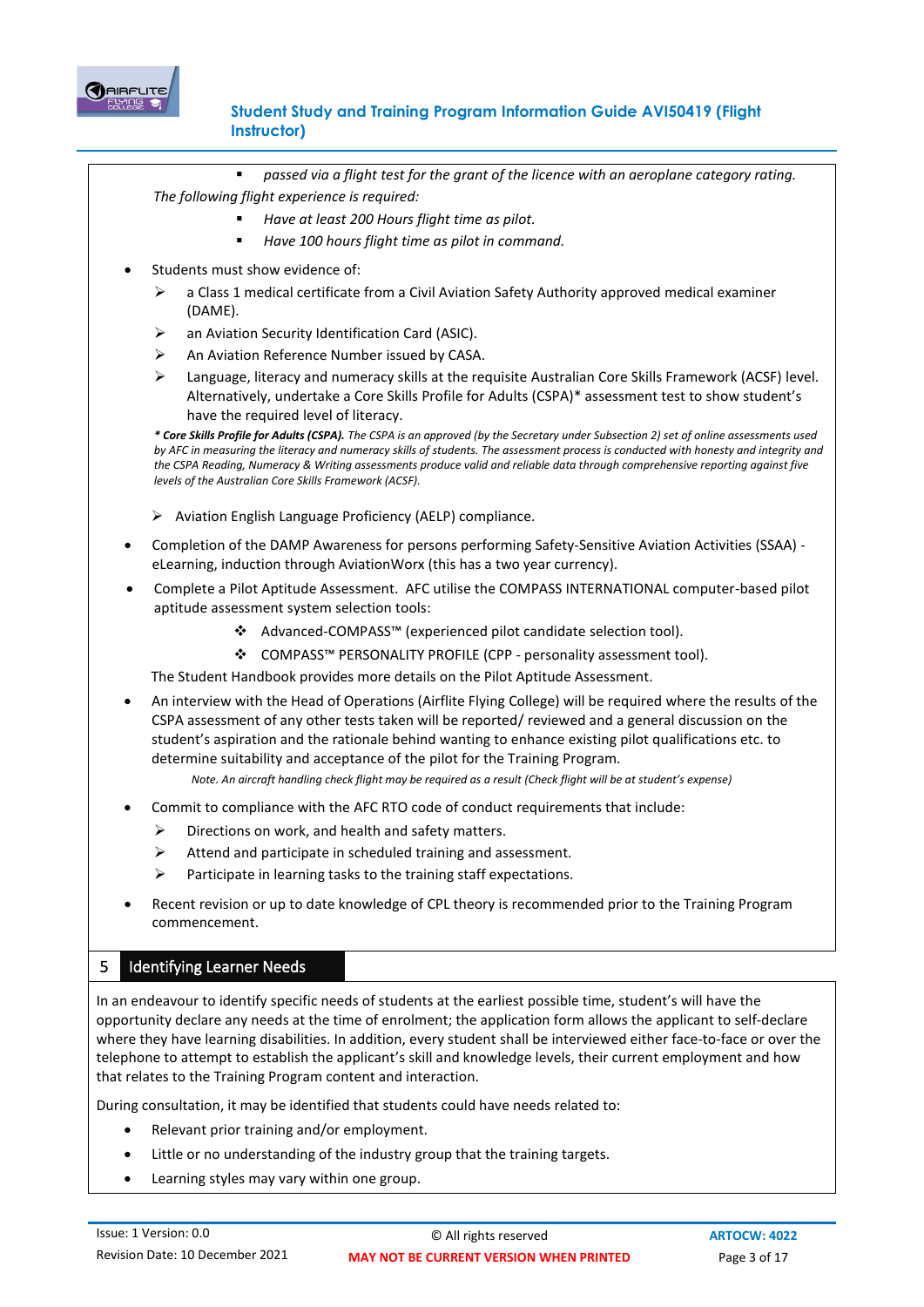

- Physical or intellectual disabilities, which may affect training.
- Language, literacy and numeracy levels may not meet the requirements of the training.
- Location of training may affect attendance.
- Cultural or ethnic background of students and/or instructor.
- Socio-economic factors.

The student needs identified above will be assessed and monitored before, during and after training to ensure that the student's needs are being met.

| <b>General Information</b><br>6 |                                                                                                                                                                                                                                                                                                                                                                                                                       |  |
|---------------------------------|-----------------------------------------------------------------------------------------------------------------------------------------------------------------------------------------------------------------------------------------------------------------------------------------------------------------------------------------------------------------------------------------------------------------------|--|
| <b>Topic</b>                    | <b>Description</b>                                                                                                                                                                                                                                                                                                                                                                                                    |  |
| <b>Tuition Fees</b>             | Tuition Fees for this Training Program fall within an indicative range of \$29,000.00 to<br>\$31,000.00 Current fee rates can be found on AFC website                                                                                                                                                                                                                                                                 |  |
|                                 | https://www.airflite.com.au/learn-to-fly/schedule-of-fees/                                                                                                                                                                                                                                                                                                                                                            |  |
|                                 | Please note that Training Program Tuition Fees may be subject to change.                                                                                                                                                                                                                                                                                                                                              |  |
|                                 | Students enrolled in this Training Program have the following payment options:                                                                                                                                                                                                                                                                                                                                        |  |
|                                 | 1. Payments by the student as fees become due.                                                                                                                                                                                                                                                                                                                                                                        |  |
|                                 | 2. VSL loan for all or part of the Tuition Fees. Airflite Aviation Pty Ltd is approved by<br>the Department of Employment, Skills, Small and Family Business as a VET Student<br>Loans (VSL) approved course provider and can offer VSL's for this Training Program<br>to eligible students enrolled at AFC.                                                                                                          |  |
|                                 | 3. Combination of the above options.                                                                                                                                                                                                                                                                                                                                                                                  |  |
|                                 | Note here that only Training Program Tuition Fees are covered by a VSL loan, which include the training cost associated<br>with ground theory and flying training as set out in the schedule of fees. This includes all learner guides, manuals and<br>handbooks, which will be made available to students. Additional fees may be incurred by the student which are<br>outlined by Additional Training Program Fees. |  |
|                                 | Option 1. Payments by the student as fees become due                                                                                                                                                                                                                                                                                                                                                                  |  |
| <b>Tuition Fee</b>              | This option requires the student to pay the Tuition Fees and any Additional Fees as they occur<br>through a series of payment instalments made at regular intervals based on the Tuition Fee<br>Period Phases outlined by the AFC website                                                                                                                                                                             |  |
| <b>Payment Options</b>          | https://www.airflite.com.au/learn-to-fly/schedule-of-fees/                                                                                                                                                                                                                                                                                                                                                            |  |
|                                 | <b>Option 2. Payments via VSL</b>                                                                                                                                                                                                                                                                                                                                                                                     |  |
|                                 | This option has all, or part of the Tuition Fees paid to eligible students by the Australian<br>Government in the form of a loan. The loan gives rise to a HELP* debt that continues to be a<br>debt due to the Commonwealth until it is repaid.                                                                                                                                                                      |  |
|                                 | Refer to the Department of Education, Skills and Employment (the Department) website for<br>more information:                                                                                                                                                                                                                                                                                                         |  |
|                                 | https://www.dese.gov.au/vet-student-loans/resources/vet-student-loans-information-booklet                                                                                                                                                                                                                                                                                                                             |  |
|                                 | *Australia's Higher Education Loan Program (HELP) provides loans to students studying approved higher education<br>courses. The scheme allows students to defer the costs of tuition until their taxable income reaches a certain level at<br>which repayments commence. HELP is regulated by provisions in the Higher Education Support Act 2003.                                                                    |  |
|                                 | The AFC Student Handbook also provides details on the VSL option.                                                                                                                                                                                                                                                                                                                                                     |  |
|                                 | Option 3. Combination of Options 1 and 2                                                                                                                                                                                                                                                                                                                                                                              |  |
|                                 | This option is only available to eligible students under the VSL and enables a student to fund<br>part of their Tuition Fees and thereby reduce the HELP debt incurred under Option 2.                                                                                                                                                                                                                                |  |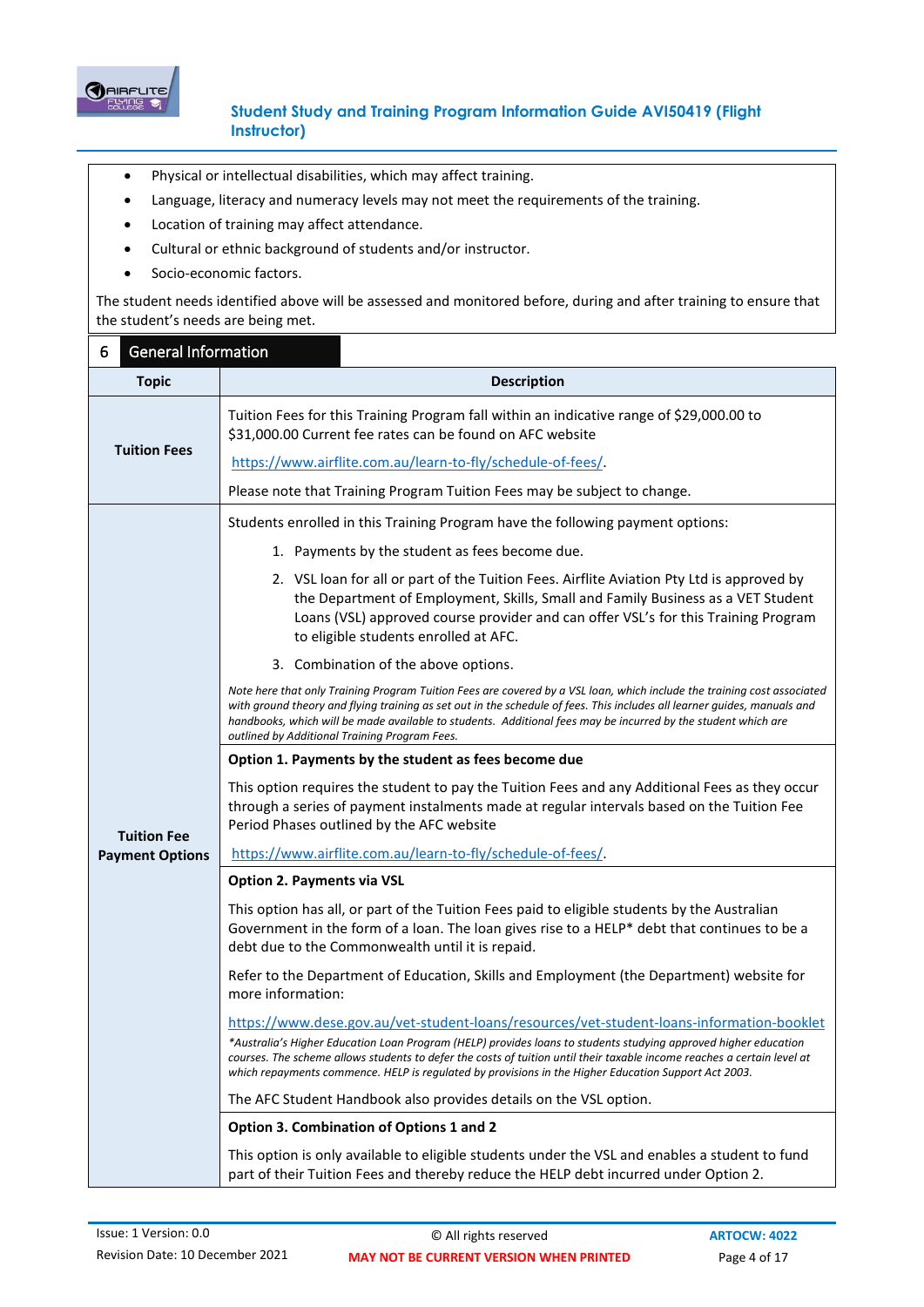

| General Information<br>6 |                                                                                                                                                                                                                                                                                                                                                         |  |
|--------------------------|---------------------------------------------------------------------------------------------------------------------------------------------------------------------------------------------------------------------------------------------------------------------------------------------------------------------------------------------------------|--|
| <b>Topic</b>             | <b>Description</b>                                                                                                                                                                                                                                                                                                                                      |  |
|                          | This option will require an agreed breakdown of Tuition Fee structure between AFC and the<br>student on a case-by-case basis.                                                                                                                                                                                                                           |  |
|                          | If a student exceeds the allocated hours for this Training Program, or if additional training<br>above and beyond what is included is required to achieve the level of competence, that<br>student will need to pay for the extra hours. The rates charged for additional flights will vary<br>according to the resources (e.g. type of aircraft) used. |  |
|                          | AFC will inform students that an additional fee is required before additional activities<br>commence, so that students can make the decision to proceed with their training.                                                                                                                                                                            |  |
|                          | A summary of the Additional Fees other than the Training Program Tuition Fees that are<br>collected by AFC include those outlined below:                                                                                                                                                                                                                |  |
|                          | ➤<br>Uniform, if applicable (students may supply their own) to meet AFC Dress Code.<br>See Uniform Requirements.                                                                                                                                                                                                                                        |  |
|                          | Resits of CASA external flight and theory examination. Students are<br>➤<br>responsible to pay for a re-attempt of a CASA examination.                                                                                                                                                                                                                  |  |
|                          | ➤<br>Remedial training packages, if applicable. Additional training outside the<br>approved syllabus to achieve competency.                                                                                                                                                                                                                             |  |
|                          | ➤<br>Flight cancellation fees to cover the overhead cost of flight if a student fails to<br>cancel the flight within the agreed timeframe. Refer to the Student Handbook<br>for the cancellation policy                                                                                                                                                 |  |
|                          | Fees other than Training Program Tuition Fees that are NOT collected by AFC and paid to<br>external agencies as a responsibility of the student include:                                                                                                                                                                                                |  |
|                          | ➤<br>Travel arrangements, personal responsibility of the student.                                                                                                                                                                                                                                                                                       |  |
| <b>Additional Fees</b>   | ➤<br>Accommodation costs at the SFC facility (details within Student Handbook) or<br>any other lodging.                                                                                                                                                                                                                                                 |  |
|                          | ➤<br>CASA Cyber Examinations which are Pre-requisite examinations of this Training<br>Program.                                                                                                                                                                                                                                                          |  |
|                          | CASA ARN Application, includes applying, qualifying for and maintaining an ARN.<br>➤                                                                                                                                                                                                                                                                    |  |
|                          | ➤<br>CASA medical examination(s) includes applying, qualifying for and maintaining a<br>Class 1 Medical certificate.                                                                                                                                                                                                                                    |  |
|                          | Application for ASIC includes applying, qualifying for and maintaining the ASIC.<br>➤                                                                                                                                                                                                                                                                   |  |
|                          | ➤<br>CASA drug and alcohol test as required by CASA.                                                                                                                                                                                                                                                                                                    |  |
|                          | ➤<br>Equipment or items used during training that become the student's physical<br>property and are not consumed in the Training Program including:                                                                                                                                                                                                     |  |
|                          | ٠<br>Jeppesen.                                                                                                                                                                                                                                                                                                                                          |  |
|                          | Navigation equipment: 'wizz wheel', scale ruler, compass,<br>٠                                                                                                                                                                                                                                                                                          |  |
|                          | protractor, maps and charts.                                                                                                                                                                                                                                                                                                                            |  |
|                          | Pilot logbook.<br>٠                                                                                                                                                                                                                                                                                                                                     |  |
|                          | Replacement certificate or Statement of Attainment requires an application by<br>➤<br>the student i.e Certification Access/Reissue/Replacement Application<br>(ARTOFORM: 2012) available from AFC Administrator. An administration fee of<br>\$100.00 will be charged to issue a replacement certification document.                                    |  |
|                          | RPL Fees for an RPL process (if applicable) will be 50% of the total cost of the<br>➤<br>unit of competency or qualification. Additional fees and charges will be required<br>for any gaps in training and assessment required as a result of the RPL analysis.                                                                                         |  |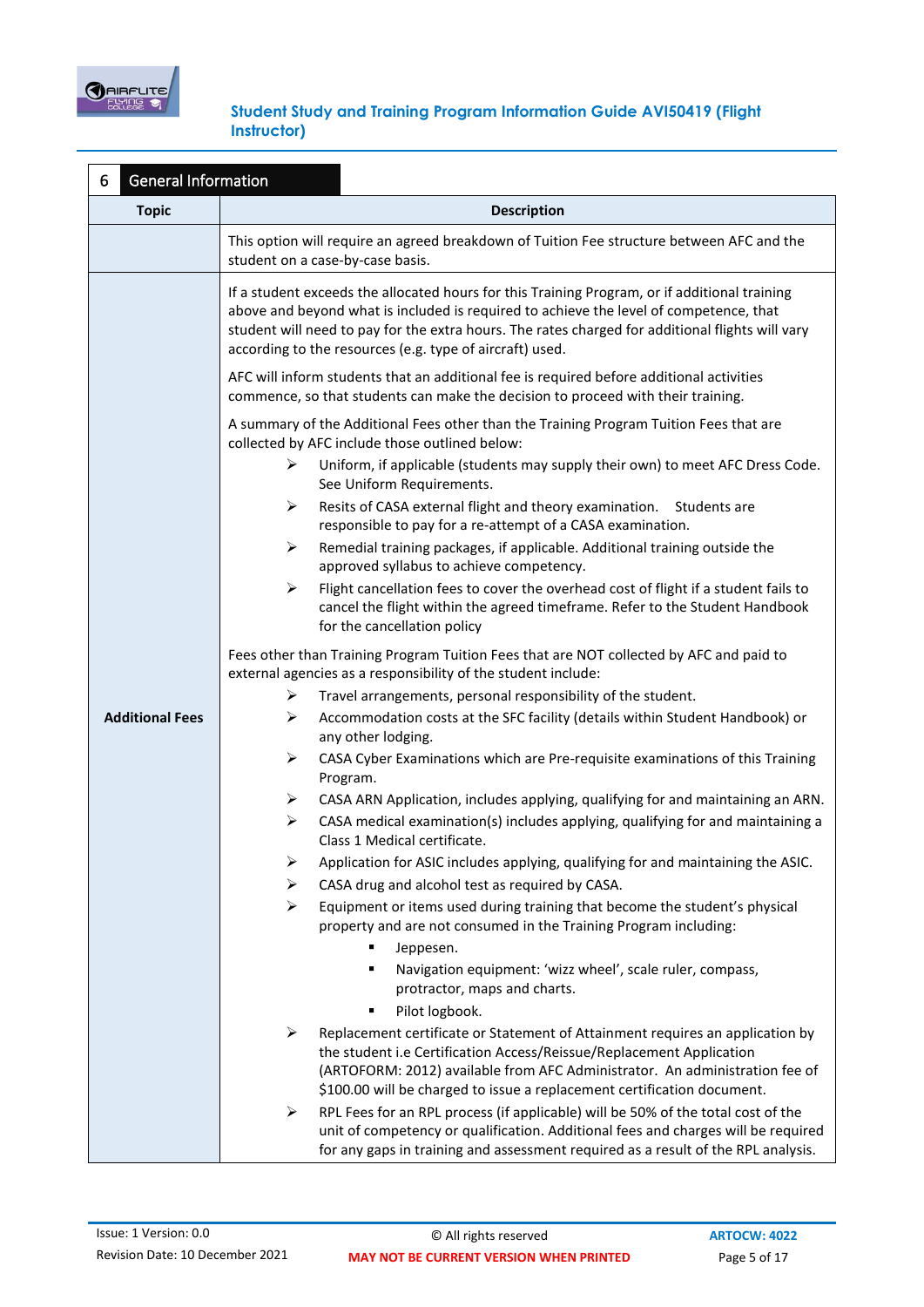

| <b>General Information</b><br>6            |                                                                                                                                                                                                                                                                                                                                                                                                                                 |  |  |
|--------------------------------------------|---------------------------------------------------------------------------------------------------------------------------------------------------------------------------------------------------------------------------------------------------------------------------------------------------------------------------------------------------------------------------------------------------------------------------------|--|--|
| <b>Topic</b>                               | <b>Description</b>                                                                                                                                                                                                                                                                                                                                                                                                              |  |  |
|                                            | Student's are required to provide the following items:                                                                                                                                                                                                                                                                                                                                                                          |  |  |
|                                            | At least three pilot style white shirts with double breasted button down pockets.                                                                                                                                                                                                                                                                                                                                               |  |  |
|                                            | At least two pairs of dark navy blue [trousers/skirts/culottes].                                                                                                                                                                                                                                                                                                                                                                |  |  |
|                                            | A suitable number of dark navy blue socks.                                                                                                                                                                                                                                                                                                                                                                                      |  |  |
| <b>Uniform</b>                             | A pair a black shoes (non-sport style) with a rigid non-slip sole.                                                                                                                                                                                                                                                                                                                                                              |  |  |
| <b>Requirements</b>                        | A pair of sunglasses.                                                                                                                                                                                                                                                                                                                                                                                                           |  |  |
|                                            | Student uniforms and overall presentation must be neat and tidy, ironed and shoes must be<br>polished. Refer to the Student Handbook for the AFC Dress Code policy.                                                                                                                                                                                                                                                             |  |  |
|                                            | Any time a student is attending AFC facilities for the purpose of undertaking training, they<br>must wear the full uniform made up of the items listed above. Ties are not worn during the<br>months of October through April and sunglasses are worn as required.                                                                                                                                                              |  |  |
|                                            | Payment of Tuition Fees and any Additional Fees must occur at the specified times. AFC may<br>elect to cancel a student's enrolment and will not issue any certificates or Statement of<br>Attainments if there are outstanding fees to be paid.                                                                                                                                                                                |  |  |
|                                            | Acceptable methods of payment include:                                                                                                                                                                                                                                                                                                                                                                                          |  |  |
|                                            | Credit Card; or                                                                                                                                                                                                                                                                                                                                                                                                                 |  |  |
| Payment                                    | Eftpos Cards; or<br>٠                                                                                                                                                                                                                                                                                                                                                                                                           |  |  |
| Methodology                                | Company Cheques.                                                                                                                                                                                                                                                                                                                                                                                                                |  |  |
| <b>Options</b>                             | Diners club and Pay Pal will not be accepted.<br>A 2% surcharge will be incurred for payment by Amex Visa and Master card. Payment by Eftpos does not incur a<br>surcharge.                                                                                                                                                                                                                                                     |  |  |
|                                            | As part of the Induction process for enrolled students at AFC, student's will be required to<br>complete a Customer Account Form (FN013) which requests basic personal details and<br>payment method preferences for Tuition Fees and any other incurred costs. These details will<br>be entered into the financial management system (Greentree™) and the account strictly<br>controlled and managed by the AFC Administrator. |  |  |
|                                            | This is an intensive flying Training Program conducted continuously over 12 weeks requiring<br>full-time attendance by a student i.e, comprising of student Contact Time of approximately 40<br>hours per week.                                                                                                                                                                                                                 |  |  |
|                                            | Training weeks nominally include five (5) days from Monday to Friday.                                                                                                                                                                                                                                                                                                                                                           |  |  |
| <b>Training Program</b><br><b>Duration</b> | Ground, Simulator and Flight Training will typically be conducted between 0800hrs and 1700<br>hours, with the exception that night flying practical training will be conducted after dusk<br>hours.                                                                                                                                                                                                                             |  |  |
|                                            | The Training Program provides sufficient flight hours, including hours Pilot-in-Command<br>experience and synthetic trainer experience to meet the stipulated flight times for CASA<br>licencing requirements.                                                                                                                                                                                                                  |  |  |
|                                            | The Training Program offers four primary training phases - Recreational Pilot Licence (RPL)<br>phase (basic flight training), Private Pilot Licence (PPL) phase (basic navigation training)<br>Optional Night Visual Flight Rules (NVFR), Operate Multi Engine Aeroplane and Commercial<br>Pilot Licence (CPL) phase (advanced Navigation phase).                                                                               |  |  |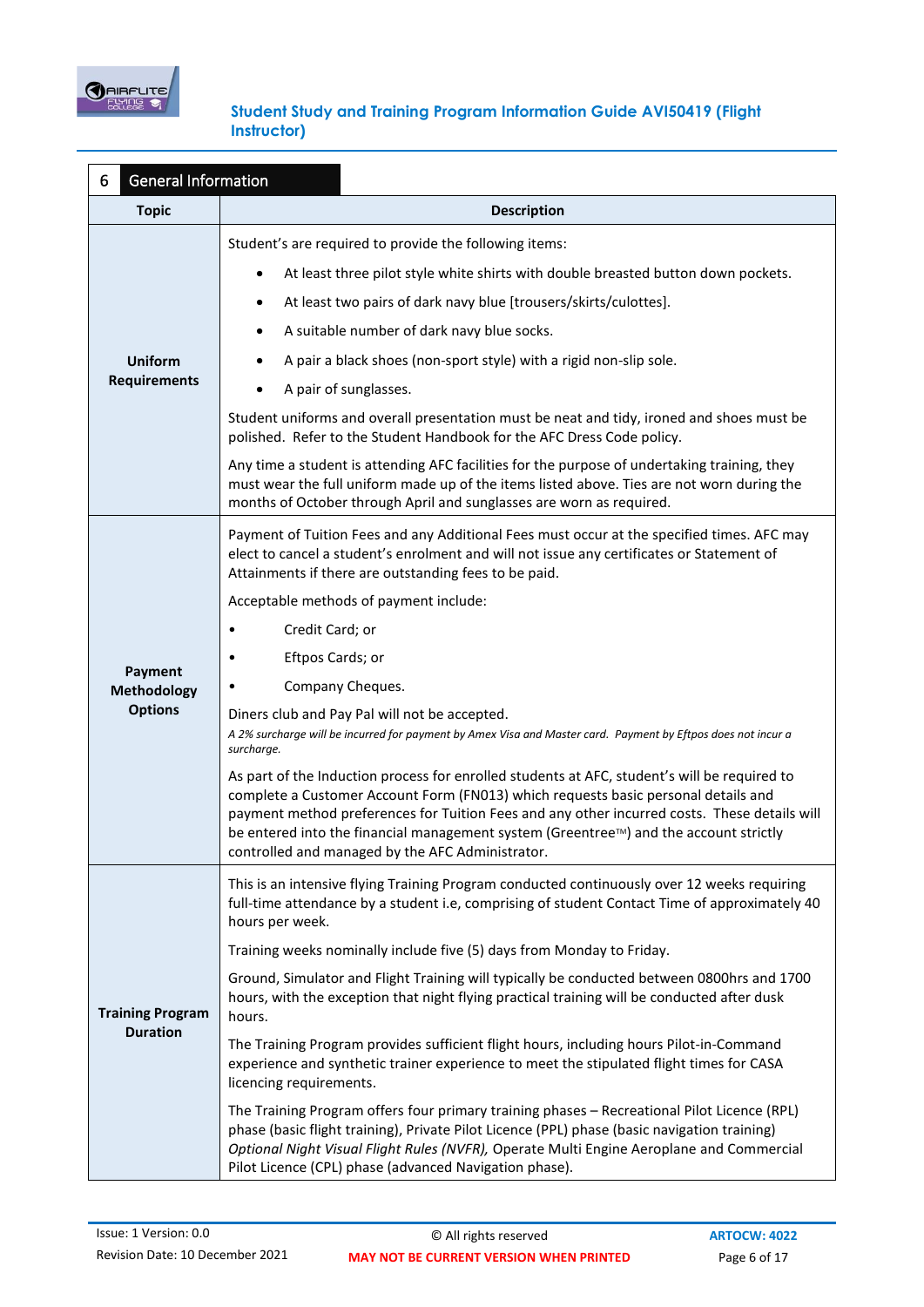

| <b>General Information</b><br>6       |                                                                                                                                                                                                                                                                                                                        |                                                                                        |  |
|---------------------------------------|------------------------------------------------------------------------------------------------------------------------------------------------------------------------------------------------------------------------------------------------------------------------------------------------------------------------|----------------------------------------------------------------------------------------|--|
| <b>Topic</b>                          | <b>Description</b>                                                                                                                                                                                                                                                                                                     |                                                                                        |  |
|                                       | Completion time is dependent on each individual student's ability and the time committed to<br>the Training Program study. In addition, there is Non-Supervised time where the student is<br>encouraged to practise flight sequences and undertake self-directed learning.                                             |                                                                                        |  |
|                                       | The 'Amount of Training' identifies the notional duration of all activities required for the<br>achievement of the learning outcomes of this Training Program.                                                                                                                                                         |                                                                                        |  |
|                                       | The volume of structured learning allocated to this Training Program includes the following<br>defined terms for Contact, Supervised, Supported and Non-Supervised training hours and are<br>used to ensure alignment with the Training and Assessment Strategy (ARTOCW: 4023) for this<br>qualification.              |                                                                                        |  |
|                                       | Contact Hours: time in which the student attends the training environment.                                                                                                                                                                                                                                             |                                                                                        |  |
|                                       | instructor and forms part of the structured learning.                                                                                                                                                                                                                                                                  | Supervised Hours: learning and/or assessment which has direct involvement with the     |  |
|                                       | and forms part of the structured learning.                                                                                                                                                                                                                                                                             | Supported Hours: self- study within the classroom with instructor support available    |  |
|                                       | Non-Supervised Hours: as an activity that involves the student:                                                                                                                                                                                                                                                        |                                                                                        |  |
|                                       | homework.<br>➤                                                                                                                                                                                                                                                                                                         |                                                                                        |  |
|                                       | self-study.<br>➤                                                                                                                                                                                                                                                                                                       |                                                                                        |  |
| <b>Amount of</b>                      | ⋗<br>email exchange with Instructor.                                                                                                                                                                                                                                                                                   |                                                                                        |  |
| <b>Training/Volume</b><br>of Learning | The following nominal amounts of defined training represent the amount of training/volume<br>of learning for this Training Program.                                                                                                                                                                                    |                                                                                        |  |
|                                       | <b>Supervised Hours</b>                                                                                                                                                                                                                                                                                                | 190                                                                                    |  |
|                                       | <b>Supported Hours</b>                                                                                                                                                                                                                                                                                                 | 230                                                                                    |  |
|                                       | Non-Supervised Hours                                                                                                                                                                                                                                                                                                   | 252                                                                                    |  |
|                                       | Total volume of learning                                                                                                                                                                                                                                                                                               | 672 Hours                                                                              |  |
|                                       | The flying component of this Training Program will be conducted in the following aircraft:<br>Cessna Skyhawk C172S single-engine aircraft with the Garmin G1000®<br>➤<br>integrated flight instrument system comprising:<br>Dual flying - 35.0 hours.<br>Solo flying - Nil hours.<br>٠<br>* Simulator-21.6 hours.<br>٠ |                                                                                        |  |
|                                       | * All simulator based training will be conducted in the Fly This Sim FM210 FSTD using the<br>Cessna 172 configurations or in the TRU Ascent C172S (G1000) FSTD.                                                                                                                                                        |                                                                                        |  |
|                                       | The delivery location for this Training Program will be at three principal locations:                                                                                                                                                                                                                                  |                                                                                        |  |
|                                       | 1.<br>Jandakot Airport, WA 6164.                                                                                                                                                                                                                                                                                       | Training Program administration and enrolment. Airflite Flying College, 15 Eagle Drive |  |
| <b>Delivery Location</b>              | 2.<br>Flying and Instructional component.                                                                                                                                                                                                                                                                              |                                                                                        |  |
|                                       | ≻                                                                                                                                                                                                                                                                                                                      | Airflite Flying College, 15 Eagle Drive Jandakot Airport, WA 6164 or                   |  |
|                                       | Airflite Pty Ltd, 37 Eagle Drive Jandakot Airport WA 6164.<br>➤                                                                                                                                                                                                                                                        |                                                                                        |  |
|                                       | Face to face classroom training is conducted at 15 Eagle Drive Jandakot or 37 Eagle Drive.                                                                                                                                                                                                                             |                                                                                        |  |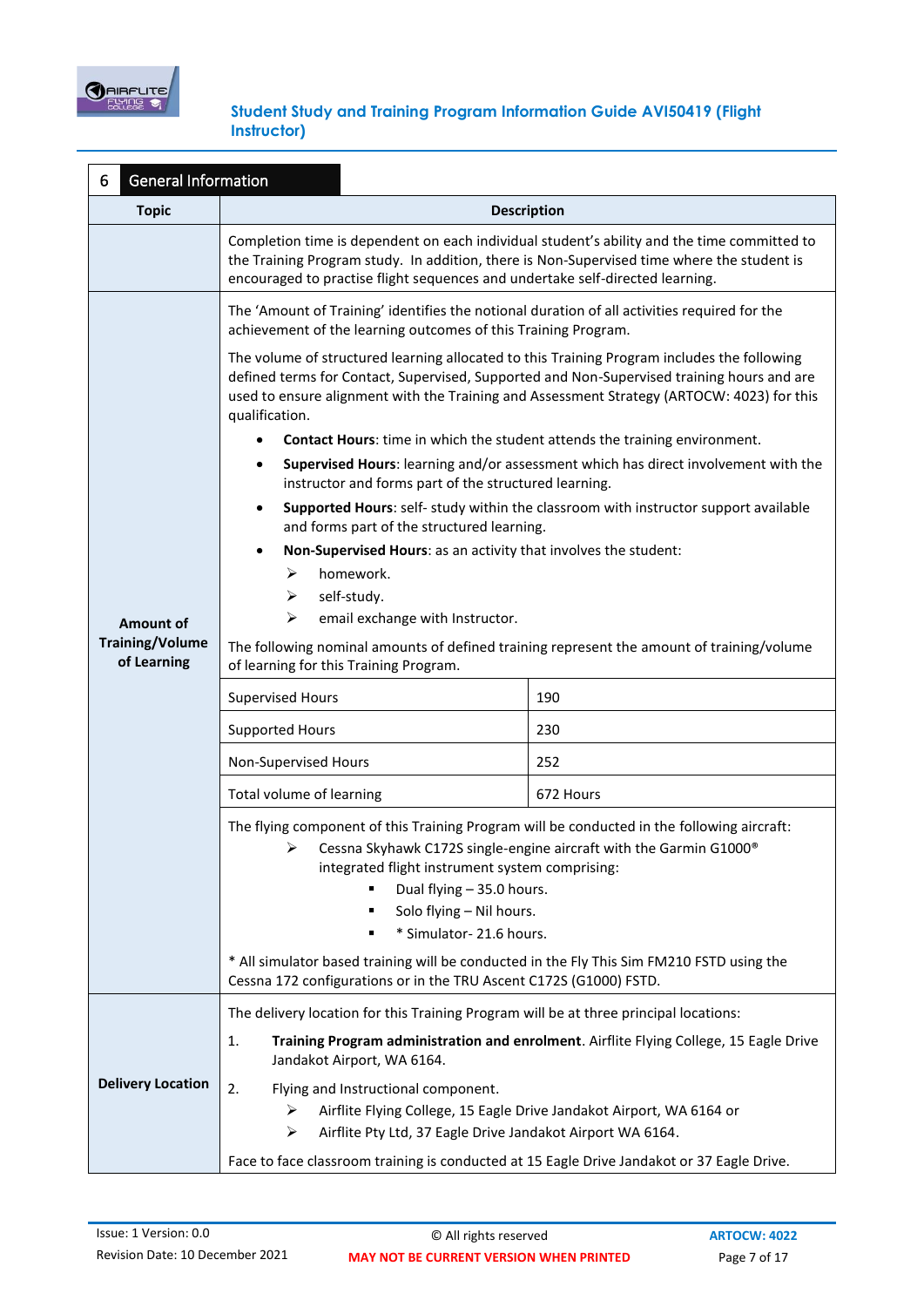

| <b>General Information</b><br>6 |                                                                                                                                                                                                                                                                                                         |  |  |
|---------------------------------|---------------------------------------------------------------------------------------------------------------------------------------------------------------------------------------------------------------------------------------------------------------------------------------------------------|--|--|
| <b>Topic</b>                    | <b>Description</b>                                                                                                                                                                                                                                                                                      |  |  |
|                                 | All simulator training is conducted on the premises in the CASA approved flight simulator at<br>the Airflite Flying College.                                                                                                                                                                            |  |  |
|                                 | All one-on-one pre-flight briefing and post flight briefings are conducted in the briefing suites<br>at Airflite Flying College.                                                                                                                                                                        |  |  |
|                                 | Practical flying is conducted in a fleet of single-engine aircraft that are either owned or leased<br>by the Airflite Flying College parent company Airflite Pty Ltd; aircraft are located on the airfield<br>tarmac adjacent to 15 Eagle Drive or 37 Eagle Drive, Jandakot Airport WA 6164.            |  |  |
|                                 | The student will be escorted by the instructor to the aircraft.                                                                                                                                                                                                                                         |  |  |
|                                 | Change room and unisex shower facilities are available at the AFC training facility for student<br>and staff use.                                                                                                                                                                                       |  |  |
| <b>Facilities at AFC</b>        | Tea & Coffee is supplied; students are advised to bring other dietary requirements with them<br>e.g. lunch.                                                                                                                                                                                             |  |  |
|                                 | A Microwave oven is available to warm any food; there is also a refrigerator available for<br>storage of food. There is a cafe 'Aviator's Café' a short walk from the facility which serves a<br>wide range of snacks and beverages which students may access during their designated break<br>periods. |  |  |
|                                 | Each student is also expected to supply the following items/equipment:                                                                                                                                                                                                                                  |  |  |
|                                 | Laptop Computer running, as a minimum, Windows 10 and equipped with 8GB<br>➤<br>RAM and minimum 250GB HDD and i5 minimum processor Note: MAC<br>computers may not be used due to compatibility with Garmin G1000 training<br>software.                                                                  |  |  |
|                                 | iPad 4 or later with WiFi + Cellular.<br>➤                                                                                                                                                                                                                                                              |  |  |
|                                 | ➤<br>Training Program prescribed textbooks and references as required from the<br>'Aviation Theory Centre' series of publications.                                                                                                                                                                      |  |  |
|                                 | <b>Aviation Headset.</b><br>➤                                                                                                                                                                                                                                                                           |  |  |
|                                 | Travel Bag (carry on size).<br>➤                                                                                                                                                                                                                                                                        |  |  |
|                                 | Navigation equipment including navaid rule, protractor and CR2 computer.<br>➤                                                                                                                                                                                                                           |  |  |
| <b>Learning</b>                 | Class 1 medical certificate.<br>➤                                                                                                                                                                                                                                                                       |  |  |
| <b>Resources</b>                | Aviation Security Identification Card (ASIC).<br>➤<br>Pilot uniform to comply with AFC Dress Code and any replacement uniform<br>⋗                                                                                                                                                                      |  |  |
|                                 | garments.                                                                                                                                                                                                                                                                                               |  |  |
|                                 | Access to broadband internet at home is recommended for any study student's<br>➤<br>wish/need to do external and self-study of the facility.                                                                                                                                                            |  |  |
|                                 | AFC will provide student's with the following resources and equipment:                                                                                                                                                                                                                                  |  |  |
|                                 | pilot headset carry bag,<br>٠                                                                                                                                                                                                                                                                           |  |  |
|                                 | company branded epaulets,<br>٠                                                                                                                                                                                                                                                                          |  |  |
|                                 | company branded cap,<br>٠                                                                                                                                                                                                                                                                               |  |  |
|                                 | company branded name badge, embossed with the student's name<br>٠<br>and the words "student",                                                                                                                                                                                                           |  |  |
|                                 | company branded tie.<br>٠                                                                                                                                                                                                                                                                               |  |  |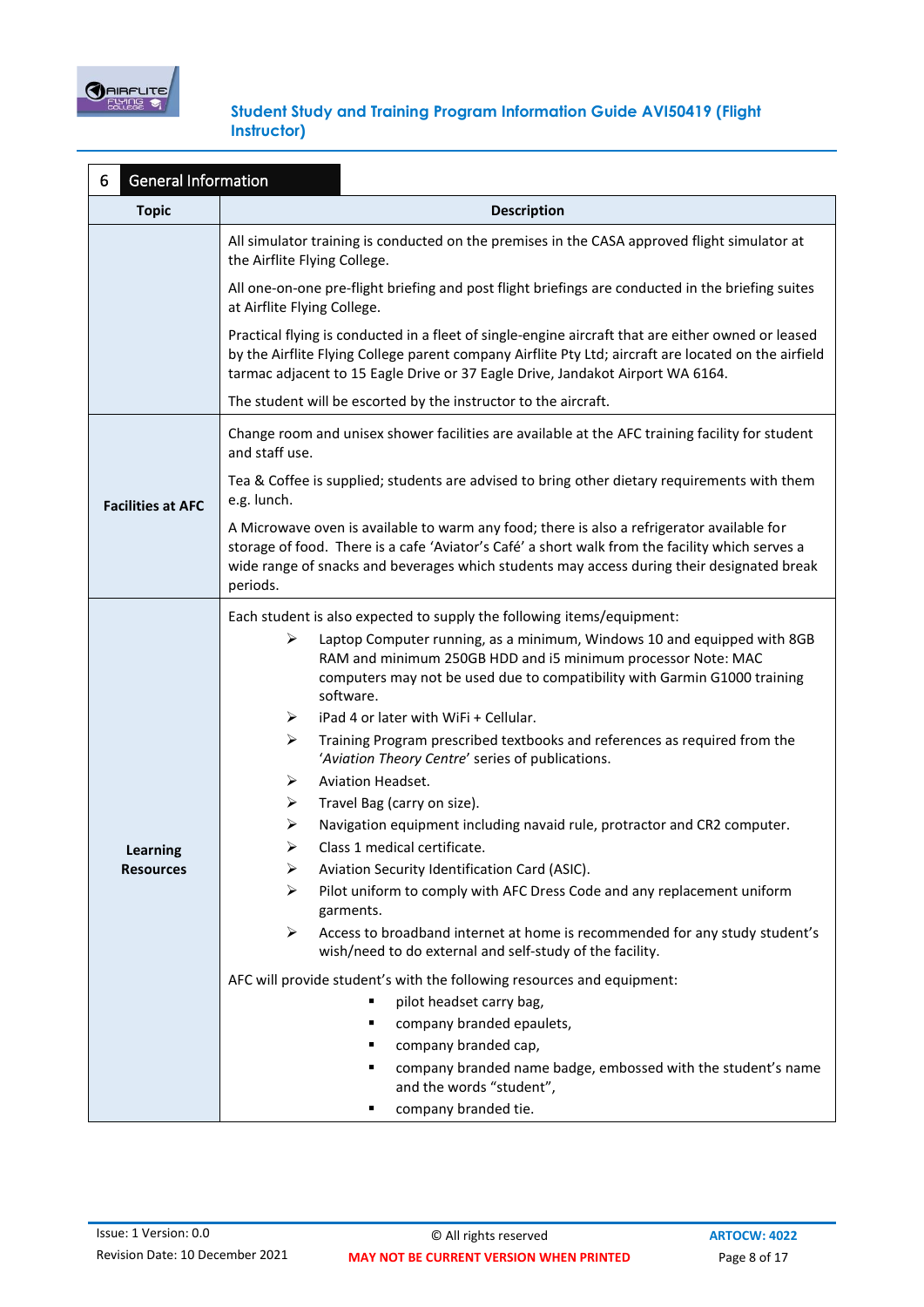

| $\overline{7}$<br><b>Delivery and Assessment</b>         |                                                                                                                                                                                                                                                                                                                                                                                                                                                                                                                                                                                                      |
|----------------------------------------------------------|------------------------------------------------------------------------------------------------------------------------------------------------------------------------------------------------------------------------------------------------------------------------------------------------------------------------------------------------------------------------------------------------------------------------------------------------------------------------------------------------------------------------------------------------------------------------------------------------------|
|                                                          | Students receive ground theory training with practical flight training within AFC's approved<br>CASR Part 142 flight training organisation to deliver integrated training courses and approved<br>Registered Training Organisation (RTO No.52904) to deliver VET based Training Programs.                                                                                                                                                                                                                                                                                                            |
|                                                          | The four delivery modes used for this Training Program are:                                                                                                                                                                                                                                                                                                                                                                                                                                                                                                                                          |
|                                                          | 1.<br>Ground Theory: This involves CASA endorsed Flight Instructor led, classroom delivery<br>for:                                                                                                                                                                                                                                                                                                                                                                                                                                                                                                   |
|                                                          | $\blacktriangleright$<br>TAE Units for Aviation will be delivered at the beginning of the Training<br>Program with some of the practical assessment integrated into the flying<br>component of the Flight Instructor Rating training sequence.                                                                                                                                                                                                                                                                                                                                                       |
|                                                          | $\blacktriangleright$<br>Principles and Methods of Instruction and lesson development for briefing<br>sessions.                                                                                                                                                                                                                                                                                                                                                                                                                                                                                      |
| <b>Mode of Delivery</b>                                  | $\blacktriangleright$<br>Flight Lesson Briefings will be delivered to students by the instructor, then the<br>student will develop their own brief, practice it with fellow students, then<br>deliver it to the instructor for assessment.                                                                                                                                                                                                                                                                                                                                                           |
|                                                          | 2.<br>Practical In-Flight Training: One on one instruction in-flight supports and confirms the<br>assimilation of relevant knowledge and skills theory. Each flight will be demonstrated to<br>the student by the instructor, then the student will practice it with fellow students,<br>then deliver it to the instructor for assessment.                                                                                                                                                                                                                                                           |
|                                                          | 3.<br>Simulator Training: This involves extensive simulation of a variety of weather types<br>and other physical variations to enable students to familiarise themselves with aircraft<br>instrumentation and navigation systems.                                                                                                                                                                                                                                                                                                                                                                    |
|                                                          | Self-Study: This involves the student to conduct self-directed study, using relevant<br>4.<br>textbooks and supplied training material. This method is directly used for two units<br>AVIF00026 and AVIF0027 where there will be no instructor led training.                                                                                                                                                                                                                                                                                                                                         |
|                                                          | Self-Study will also be required to successfully complete a CASA Cyber theory<br>examination i.e. Pilot Instructor Rating Exam (PIRC). Self-Study for this examination will<br>be enhanced by scheduled classroom tutorials and practice assessments prior to the<br><b>CASA PIRC examination</b>                                                                                                                                                                                                                                                                                                    |
|                                                          | In addition, aspects of the Training Program will also require determination of underpinning<br>knowledge through written assessments, observation of in-flight skills and the practical<br>demonstration of appropriate flying skills.                                                                                                                                                                                                                                                                                                                                                              |
|                                                          | The rules of Assessment evidence are applied in the following manner:                                                                                                                                                                                                                                                                                                                                                                                                                                                                                                                                |
| <b>Assessment</b><br><b>Evidence</b><br><b>Gathering</b> | Currency - AFC review the internal theory assessments regularly to ensure that they<br>meet the requirements of the CASA syllabus and the Training Package Assessment<br>requirements.                                                                                                                                                                                                                                                                                                                                                                                                               |
|                                                          | Sufficiency - Students are required to meet both written assessments and skill<br>$\bullet$<br>demonstration assessment requirements. Assessments require, according to the<br>specifications in the Training Program, that evidence is captured over a period of time<br>and in a variety of different means. The assessment mapping process used by AFC<br>ensures that all performance and knowledge criteria aspects of competency are<br>covered by the assessment's suite used and thereby satisfies the fundamental<br>principle that competency can be achieved and demonstrated repeatedly. |
|                                                          | Validity - The tasks that the students do in the workplace are set and reflect the units<br>$\bullet$<br>of competency and cover the skills required of a Pilot. Verification of workplace skills<br>is obtained through a flight test.                                                                                                                                                                                                                                                                                                                                                              |
|                                                          | Authenticity - AFC theory assessments are conducted in house under controlled<br>examination conditions with supervision.                                                                                                                                                                                                                                                                                                                                                                                                                                                                            |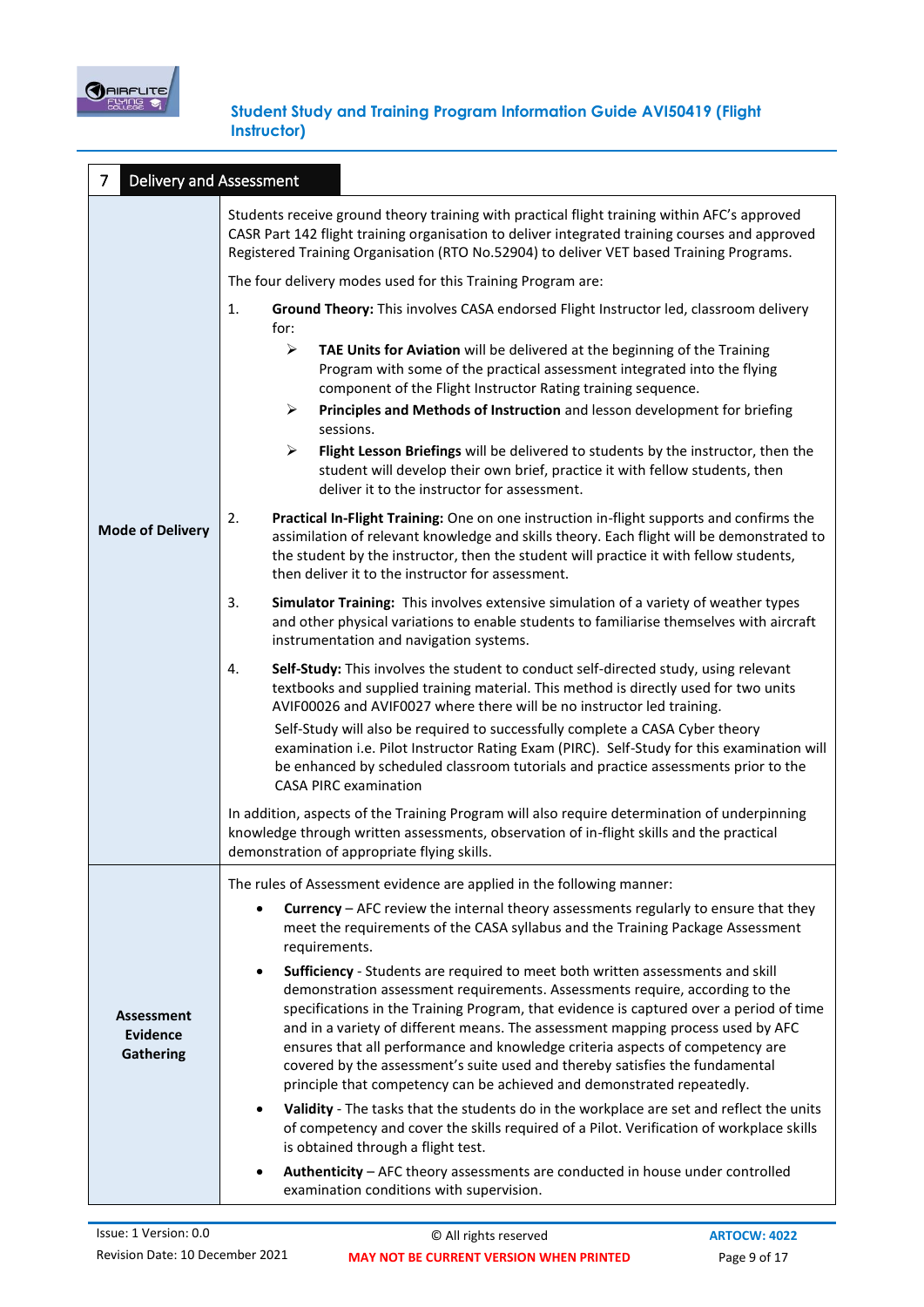

| <b>Delivery and Assessment</b><br>7 |                                                                                                                                                                                                                                                                                                                                                                                                                                                                                                                                              |
|-------------------------------------|----------------------------------------------------------------------------------------------------------------------------------------------------------------------------------------------------------------------------------------------------------------------------------------------------------------------------------------------------------------------------------------------------------------------------------------------------------------------------------------------------------------------------------------------|
|                                     | Evidence of satisfactory knowledge for this Training Program is obtained through the<br>following:                                                                                                                                                                                                                                                                                                                                                                                                                                           |
|                                     | Results of Examinations, Assignments and Assessment of underpinning knowledge<br>at pre-flight briefings. The standards for skills are expressed in terms of performance<br>criteria for each element of competency in syllabuses. Evidence of competency in<br>flying skills is obtained by reviewing actual student performance against the standards<br>detailed in the relevant syllabus.                                                                                                                                                |
|                                     | Student Logbooks. All students must have an accurate and up to date logbook whilst<br>$\bullet$<br>undertaking training. The flight instructor shall check and certify the accuracy of<br>entries in the student's logbook. This is done by cross referencing the hours entered<br>against the student's Flight Activity report in FSM. This will be completed monthly.<br>The instructor shall tally the student's flying hours for the month and to date and<br>record these at the end of each month in the student's logbook in red pen. |
|                                     | Student familiarity with relevant Operations Manual volume. All students<br>$\bullet$<br>undertaking flight training with AFC are required to familiarise themselves with the<br>relevant sections of the AFC Training Management System Manual (AFCTRG-TMS) as<br>they relate to the activities that the student is undertaking. By signing the flight<br>dispatch produced by FSM, the students agree they will act in accordance with the<br>AFC Training Management System Manual (AFCTRG-TMS) requirements.                             |
|                                     | Flight Lesson Debriefing and Recording. As soon as possible after a flight, the<br>٠<br>instructor will debrief the student. The purpose of the debrief is to review the flight in<br>relation to the student's performance against the competencies on the lesson plan. In<br>particular, the student will be made aware of:<br>➤<br>aspects that meet the criteria, and                                                                                                                                                                    |
|                                     | aspects that need improvement or further training to achieve competency.<br>➤<br>The debriefing shall also identify items that need to be repeated or that will be<br>introduced in the next lesson.                                                                                                                                                                                                                                                                                                                                         |
|                                     | Aspects of this Training Program require determination of underpinning knowledge through<br>written assessments, oral questioning, and observation of in-flight skills and the practical<br>demonstration of appropriate flying skills.                                                                                                                                                                                                                                                                                                      |
|                                     | The Assessment Methods for this Training Program will consist of:                                                                                                                                                                                                                                                                                                                                                                                                                                                                            |
|                                     | Direct Observation/Practical Demonstration - the completion of a specified task or<br>٠<br>set of procedures, normally performed under close supervision, using a detailed<br>lesson plan for each flight sequence.                                                                                                                                                                                                                                                                                                                          |
| <b>Assessment</b><br><b>Methods</b> | Oral/Verbal Questioning - a response is provided to a series of questions presented<br>$\bullet$<br>in order to demonstrate understanding of principles or reasoning behind the action<br>taken. Oral questioning will occur before flight tests to examine the knowledge<br>deficiencies identified from the CASA exam.                                                                                                                                                                                                                     |
|                                     | Written Short Answer - a written response item consisting of a question/s with<br>٠<br>answers of a single word, a few words, a sentence, or paragraph.                                                                                                                                                                                                                                                                                                                                                                                      |
|                                     | Role Play - some TAE units require role play of workplace situations.<br>٠                                                                                                                                                                                                                                                                                                                                                                                                                                                                   |
|                                     | Assignments - to design and develop learning programs and assessment activities.<br>٠                                                                                                                                                                                                                                                                                                                                                                                                                                                        |
|                                     | Multi Choice Answer (MCA) - is a form of an objective assessment in which students<br>$\bullet$<br>are asked to select only correct answers from the choices offered as a list.                                                                                                                                                                                                                                                                                                                                                              |
|                                     | External - external cyber assessment for the CASA Pilot Instructor Rating Common<br>$\bullet$<br>(PIRC) examination administered for CASA at an approved testing centre.                                                                                                                                                                                                                                                                                                                                                                     |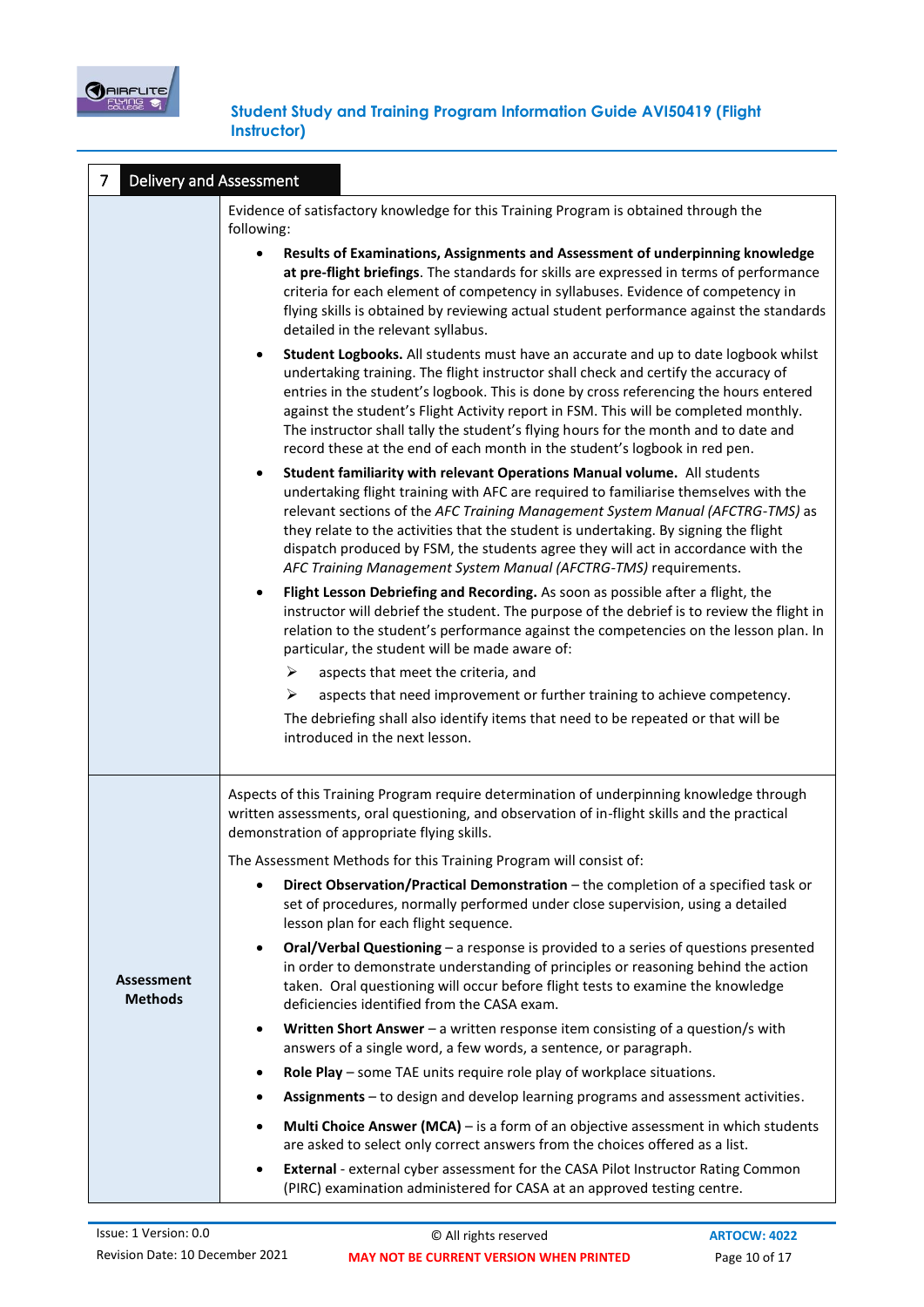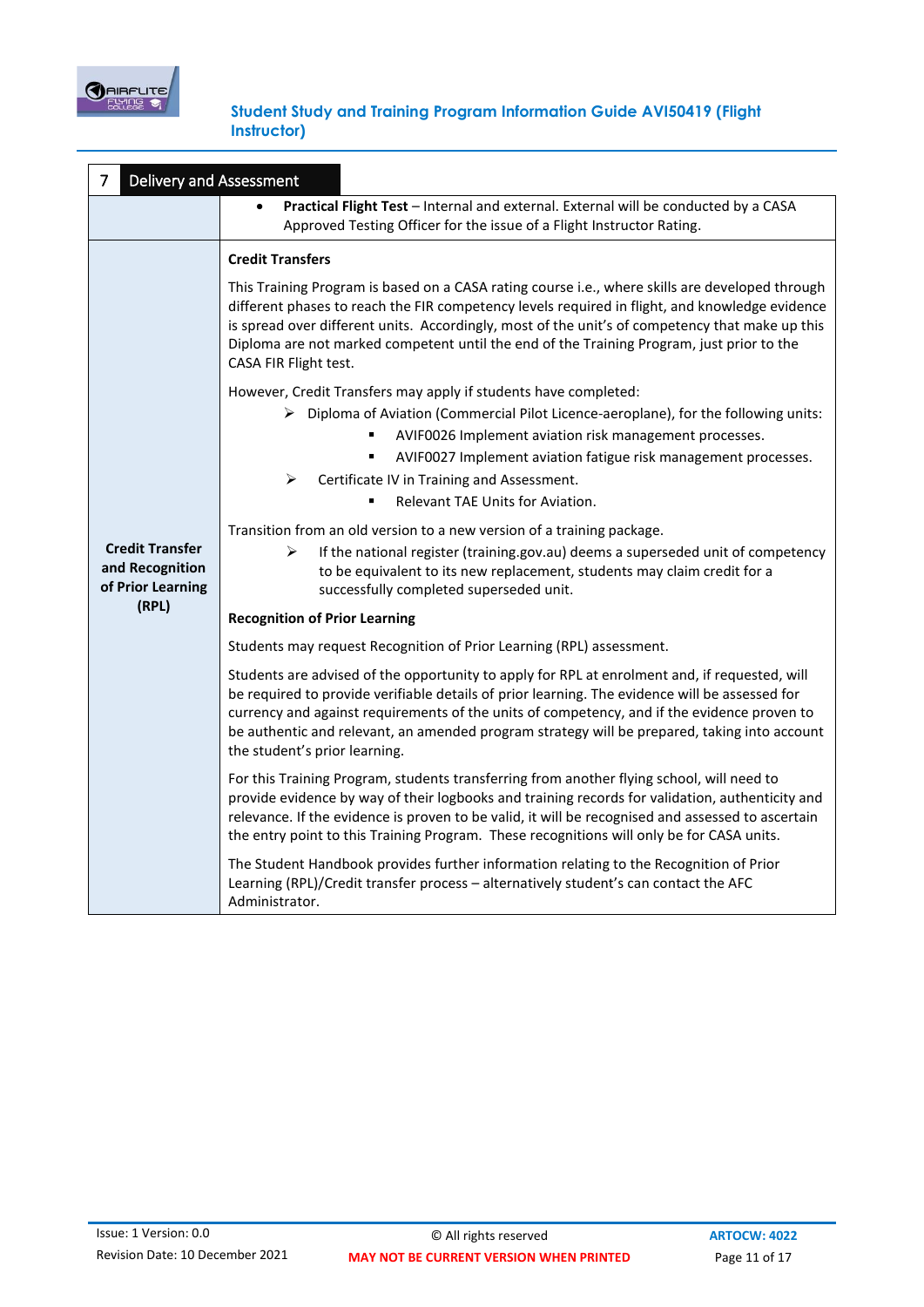

| Certification<br>8                                                   |                                                                                                                                                                                                                                                                                                                                                                                    |
|----------------------------------------------------------------------|------------------------------------------------------------------------------------------------------------------------------------------------------------------------------------------------------------------------------------------------------------------------------------------------------------------------------------------------------------------------------------|
| <b>Topic</b>                                                         | <b>Description</b>                                                                                                                                                                                                                                                                                                                                                                 |
| <b>Certificates and</b><br><b>Statements of</b><br><b>Attainment</b> | As this Training Program is based on a CASA rating course, the qualification will be issued on<br>successful conclusion of the FIR Flight Test, subject to all agreed fees owed to the AFC have<br>been paid and then within 30 calendar days of all conditions being met:                                                                                                         |
|                                                                      | A qualification (testamur/certificate) and record of results will be issued if the<br>qualification in which the student is enrolled is complete. The record of results will<br>show the units of competency achieved in the Training Program and corresponding<br>results.                                                                                                        |
|                                                                      | Note: Statement of Attainment's will not be issued for individual TAE Units for Aviation. The<br>TAE Unit for Aviation will only be issued via the qualification (testamur/certificate).                                                                                                                                                                                           |
|                                                                      | Where a student withdraws or partially completes a Training Program, a Record of<br>$\bullet$<br>Results will be issued within thirty (30) days of withdrawal for any units that are<br>completed from the Training Program. Statement of Attainment's will not generally<br>be issued due to the clustered arrangement of the Units of Competency within the<br>Training Program. |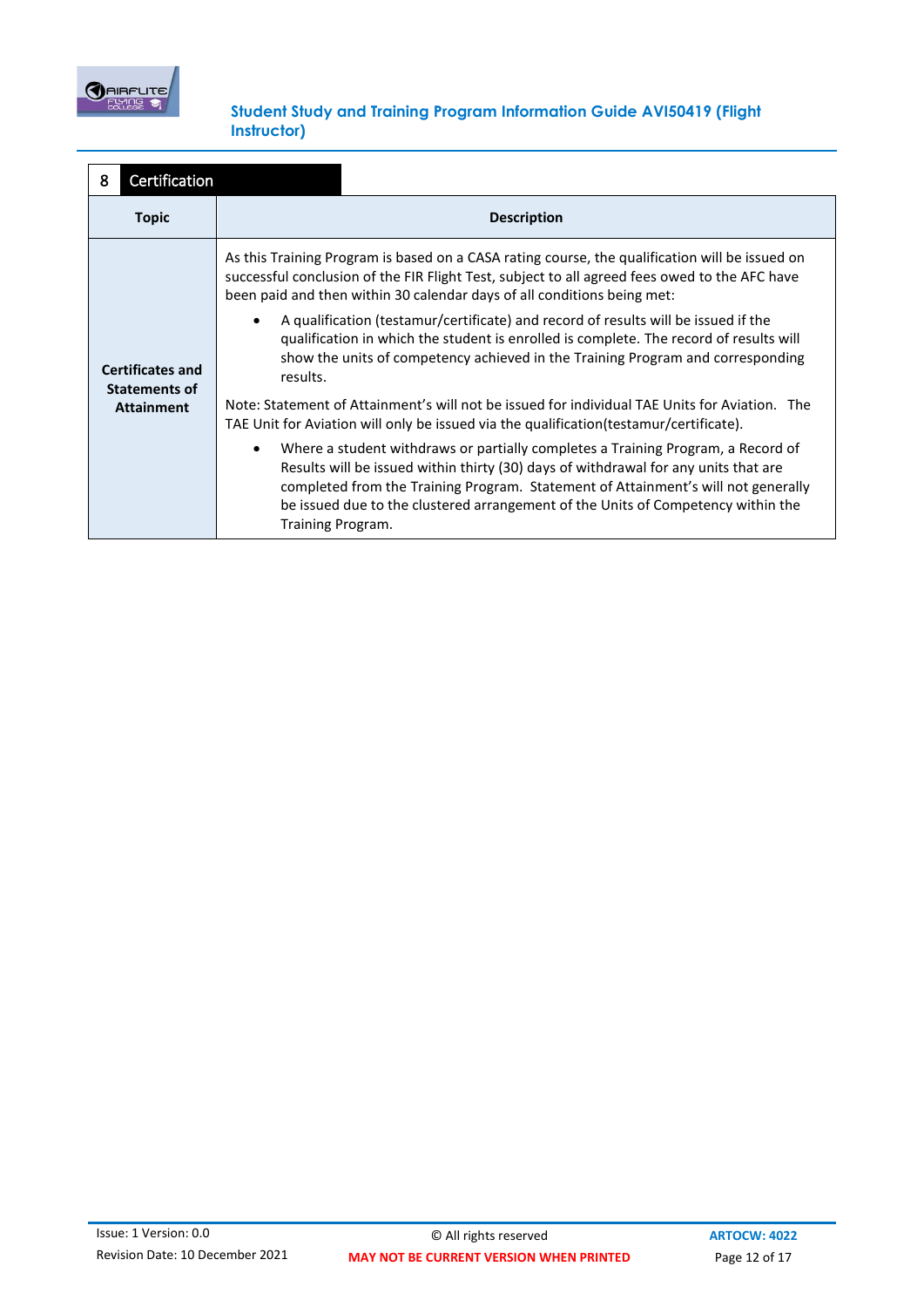

# **Section 2: Program Details**

| 8                                    | <b>Training Program Learning Details</b>                                                                                                                                                                                                                                                                                                                                                                                                                                                                                                                                                                                                                                                                                                                                                                                                                                                                                                                                                                                                                                                                                                                                               |
|--------------------------------------|----------------------------------------------------------------------------------------------------------------------------------------------------------------------------------------------------------------------------------------------------------------------------------------------------------------------------------------------------------------------------------------------------------------------------------------------------------------------------------------------------------------------------------------------------------------------------------------------------------------------------------------------------------------------------------------------------------------------------------------------------------------------------------------------------------------------------------------------------------------------------------------------------------------------------------------------------------------------------------------------------------------------------------------------------------------------------------------------------------------------------------------------------------------------------------------|
|                                      | This Section 2 outlines of the proposed learning details for this Training Program and provides a brief summary of<br>each intended assessment activity and the units it is fully or partially drawn from. Also, this section lists the<br>evidence gathering tools to be used with each activity.                                                                                                                                                                                                                                                                                                                                                                                                                                                                                                                                                                                                                                                                                                                                                                                                                                                                                     |
|                                      | <b>Part 1: TAE Units for Aviation</b>                                                                                                                                                                                                                                                                                                                                                                                                                                                                                                                                                                                                                                                                                                                                                                                                                                                                                                                                                                                                                                                                                                                                                  |
| <b>Introduction</b>                  | The Training Program will begin with a 6 day program which introduces the student to training<br>and assessment in the workplace. In this section, student's will examine the training and<br>assessment industry, the rules and regulations that govern the industry and learn how to<br>develop learning programs from nationally recognised training.<br>This Training Program has been specifically designed for aviation and instructor training.<br>Wherever possible, the requirements of the units have been contextualised for aviation and<br>integrated into the rest of the diploma Training Program.<br>BSBCMM401 Make a presentation is integrated in this training, as TAE units support the<br>knowledge required.                                                                                                                                                                                                                                                                                                                                                                                                                                                     |
| <b>Requirements</b><br>and Resources | Requirements and resources student's are required to supply:<br>⋗<br>A laptop or tablet for internet research (supplied by student).<br>➤<br>Pen and highlighter.                                                                                                                                                                                                                                                                                                                                                                                                                                                                                                                                                                                                                                                                                                                                                                                                                                                                                                                                                                                                                      |
| <b>Assessment</b>                    | ARTOASMT:5011 Assessment - TAE Assessment Workbook<br>$\bullet$<br>Integrated workbook consisting of written questions, and the producing of work<br>⋗<br>samples.<br>ARTOASMT:5012 Assessment - LLN Assessment Workbook<br>Integrated workbook resulting in the production of work samples.<br>⋗<br><b>ARTOASMT: 5023 Work skills Assessment</b><br>$\bullet$<br>⋗<br>Direct observation and work sample. Clustered with BSBCMM401<br>ARTOASMT: 5027 Assess Competence<br>٠<br>⋗<br>Direct Observation assessment<br>ARTOASMT: 5015 Conduct Flight Training<br>Direct Observation and work Samples - clustered with TAEDEL301<br>➤<br>ARTOASMT: 5014 Conduct Aeronautical Knowledge Training<br>Direct Observation and work samples assessment. Clustered with AVIM0003<br>⋗<br>ARTOASMT: 5021 Final Assessment: Unit of Competency - TAE Units for Aviation.<br>➤<br>Final assessment verification to determine Competent/Not Yet Competent of all<br>evidence required for the clustered TAE Units.<br>The assessment process will be discussed with student's in detail upon enrolment interview -<br>alternatively student may contact AFC if additional information is required. |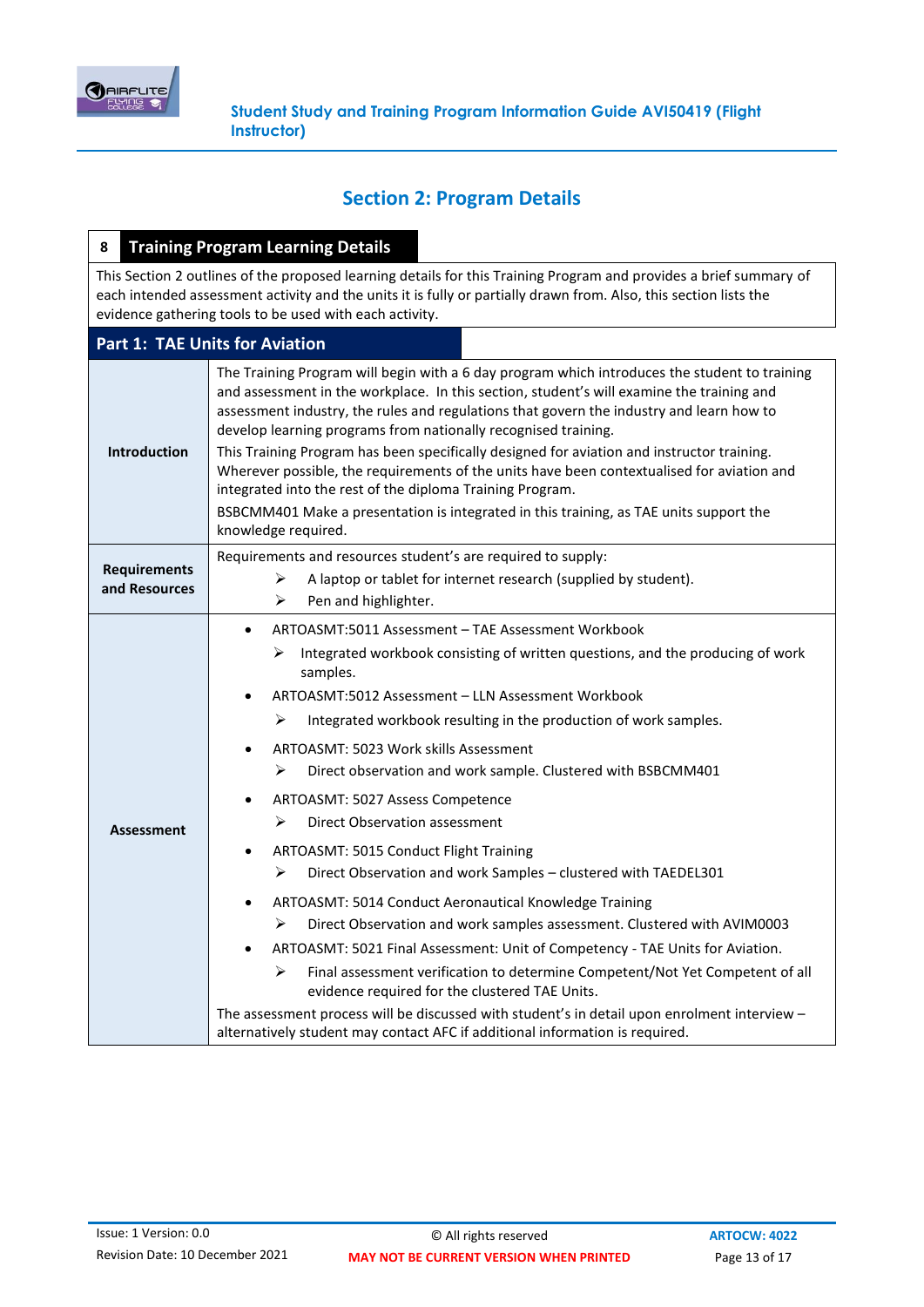

| Part 2: Principles and Methods of Instruction |                                                                                                                                                                                                                                                                                                                                                                                                                                                                                                                                                                                                                                                                                                                                                                                                                                                                                                                                                                                                                                                                                                                                                                                                                                                                                                                                                                                                                                                                                     |  |  |
|-----------------------------------------------|-------------------------------------------------------------------------------------------------------------------------------------------------------------------------------------------------------------------------------------------------------------------------------------------------------------------------------------------------------------------------------------------------------------------------------------------------------------------------------------------------------------------------------------------------------------------------------------------------------------------------------------------------------------------------------------------------------------------------------------------------------------------------------------------------------------------------------------------------------------------------------------------------------------------------------------------------------------------------------------------------------------------------------------------------------------------------------------------------------------------------------------------------------------------------------------------------------------------------------------------------------------------------------------------------------------------------------------------------------------------------------------------------------------------------------------------------------------------------------------|--|--|
| <b>Introduction</b>                           | The Principles and Methods of Instruction (PMI) Training Program takes the knowledge of adult<br>education from the TAE Units of Aviation and applies them specifically to conducting flight<br>training, using the CASA syllabus and the Diploma of Aviation Training package.<br>The PMI Training Program is a pre-requisite to the CASA Pilot Instructor Rating Common (PIRC)<br>examination which is a mandatory assessment to satisfy the requirements of the Flight<br>Instructor Rating.<br>This will be conducted over 2 days.                                                                                                                                                                                                                                                                                                                                                                                                                                                                                                                                                                                                                                                                                                                                                                                                                                                                                                                                              |  |  |
| <b>Requirements</b><br>and Resources          | Requirements and resources required for this Training Program are:<br>A laptop or tablet for internet research.<br>➤<br>➤<br>Internet access.<br>Laptop or iPad (supplied by student).<br>≻<br>➤<br>Additional resources the student should obtain/ gain access to:<br>➤<br>CASA Advisory Circular 61-08 v1.0 - teaching and assessing non-technical<br>skills for single-pilot operations<br>CASA Safety Behaviours: Human Factors for Pilots - 2nd edition<br>≻<br>https://www.casa.gov.au/safety-management/publication/safety-behaviours-<br>human-factors-pilots-2nd-edition<br>Aviation Instructors Handbook - FAA-H-8083-9A<br>⋗<br>https://www.faa.gov/regulations_policies/handbooks_manuals/aviation/aviation<br>_instructors_handbook/media/faa-h-8083-9a.pdf<br>Human Factors for the Private & Commercial Pilot Licences - Aviation Theory<br>≻<br>Centre.<br>https://books.aviationtheory.net.au/human-factors-fourth-edition<br>↘<br>Flying training resources - Flight Instructor Manual (Aeroplane)<br>https://www.casa.gov.au/files/fimpdf<br>Part 61 MOS Schedule 3, Section 2.4 (CASA PIRC Syllabus)<br>$\circ$<br>A suitable management book on motivation which details the theories of<br>$\circ$<br>motivation<br>Abraham Maslow's "Hierarchy of Needs"<br>٠<br>Douglas McGregor "X & Y" Theory<br>٠<br>Frederick Herzberg "2-Factor" Theory<br>Measuring Instructional Results by Robert F Mager<br>➤<br>Additional texts on "behavioural objectives"<br>≻ |  |  |
| <b>Assessment</b>                             | <b>Assessment</b><br>Assessments for this will be integrated with the remaining training.                                                                                                                                                                                                                                                                                                                                                                                                                                                                                                                                                                                                                                                                                                                                                                                                                                                                                                                                                                                                                                                                                                                                                                                                                                                                                                                                                                                           |  |  |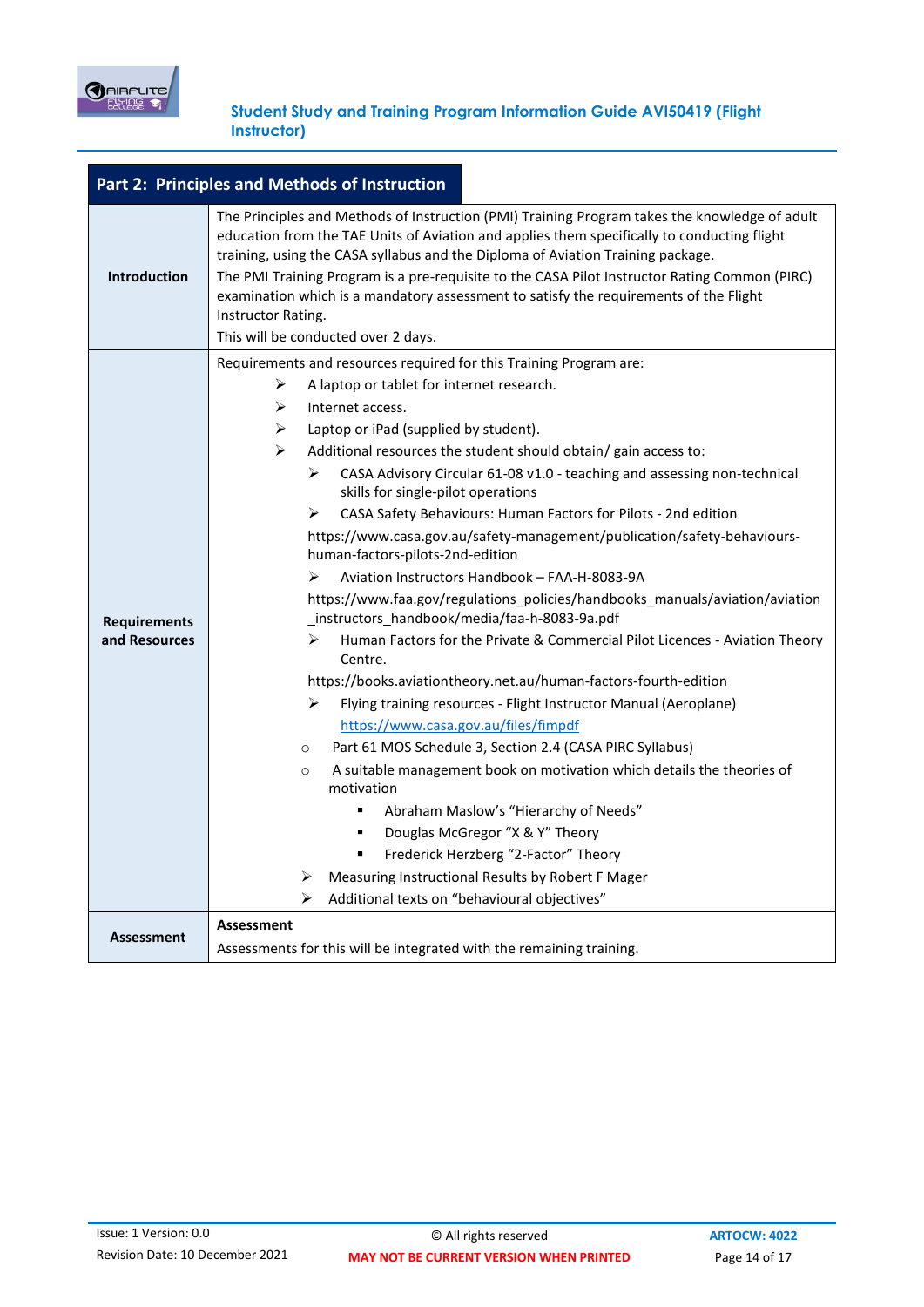

| Part 3: Conduct Aeronautical Knowledge and Flight Training |                                                                                                                                                                                                                                                                                                                                |  |  |
|------------------------------------------------------------|--------------------------------------------------------------------------------------------------------------------------------------------------------------------------------------------------------------------------------------------------------------------------------------------------------------------------------|--|--|
| <b>Introduction</b>                                        | During this part of the Training Program, student's will put all the theory knowledge into<br>practice.                                                                                                                                                                                                                        |  |  |
|                                                            | <b>General Overview</b>                                                                                                                                                                                                                                                                                                        |  |  |
|                                                            | In Flight Instruction                                                                                                                                                                                                                                                                                                          |  |  |
|                                                            | Delivered in accordance with Airflite Flying College's CASR approved syllabuses - AFCTRG-G3TE<br>and AFCTRG-DFMPPC                                                                                                                                                                                                             |  |  |
|                                                            | Airflite Flying College's CASR approved syllabus - AFCTRG-G3TE and AFCTRG-DFMPPC will be<br>delivered first over a period of approximately 50 days (this includes conducting of assessments),<br>AFCTRG-DFMPPC will be conducted over 2 days.                                                                                  |  |  |
|                                                            | The structure of this part of the Training Program is about developing and delivering briefs<br>(lessons) for each flight sequence, conducting the flight and evaluating student performance.                                                                                                                                  |  |  |
|                                                            | The instructor shall demonstrate the lesson to the student, and then the student will develop<br>their own lesson plan according to the CASA template, practice their lesson with the others in<br>the group then present to the instructor for assessment.                                                                    |  |  |
|                                                            | Part of the lesson development will include creating presentations for each lesson. This will be<br>assessed along with the student's whiteboard presentation.                                                                                                                                                                 |  |  |
|                                                            | Assessment                                                                                                                                                                                                                                                                                                                     |  |  |
|                                                            | Will be conducted over the course of the 12 week Training Program, to allow for flexibility and<br>management of the progress of each individual student. The Instructor and students will agree<br>on assessment time throughout the Training Program. A basic guide-line to assessment timing<br>will be detailed in Part 5. |  |  |
|                                                            | The Aviation Units will be assessed through a number of specific assessments as follows:                                                                                                                                                                                                                                       |  |  |
|                                                            | ARTOASMT:5014 Summative Assessment - Conduct Aeronautical Knowledge Training                                                                                                                                                                                                                                                   |  |  |
| <b>Delivery and</b><br><b>Assessment</b>                   | ⋗<br>Direct observation, will be clustered with TAEDEL401 Plan Organise and Deliver<br><b>Group Based Learning</b>                                                                                                                                                                                                             |  |  |
|                                                            | ARTOASMT:5015 Assessment - Conduct Flight Training                                                                                                                                                                                                                                                                             |  |  |
|                                                            | ➤<br>Direct Observation, will be clustered with TAEDEL301                                                                                                                                                                                                                                                                      |  |  |
|                                                            | ARTOASMT:5016 Assessment - Pre Instructor Rating Flight Test                                                                                                                                                                                                                                                                   |  |  |
|                                                            | Direct Observation - are used to assess practical competence against the required<br>⋗<br>Units of Competence for the qualification (Diploma) as well as a pre-requisite for<br>the CASA Practical Flight Test required for issue of a Flight Instructor Rating.                                                               |  |  |
|                                                            | ARTOASMT:5017 Assessment - Conduct Flight Review Part 1                                                                                                                                                                                                                                                                        |  |  |
|                                                            | Is an open book assessment (conducted under exam conditions) designed to<br>⋗<br>ensure trainee instructors have the underpinning knowledge required to conduct<br>a flight review.                                                                                                                                            |  |  |
|                                                            | ARTOASMT:5018 Assessment - Conduct Flight Review Part 2                                                                                                                                                                                                                                                                        |  |  |
|                                                            | ⋗<br>Direct observation, as trainee Grade 3 instructors are not qualified to conduct<br>flight reviews this will be assessed through simulation.                                                                                                                                                                               |  |  |
|                                                            | ARTOASMT:5013 Assessment (PMI) Examination                                                                                                                                                                                                                                                                                     |  |  |
|                                                            | Multiple Choice Answer and Written Short Answer assessment<br>➤                                                                                                                                                                                                                                                                |  |  |
|                                                            | ARTOASMT:5019 Formative Knowledge Assessment CASA PIRC Assessment                                                                                                                                                                                                                                                              |  |  |
|                                                            | A computerised theory assessment conducted externally by CASA.<br>➤                                                                                                                                                                                                                                                            |  |  |
|                                                            | This assessment is as verification evidence of the CASA PIRC assessment (external)<br>➤<br>being completed to the satisfactory requirement of CASA and provides the<br>Knowledge evidence for the Flight Instructor rating.                                                                                                    |  |  |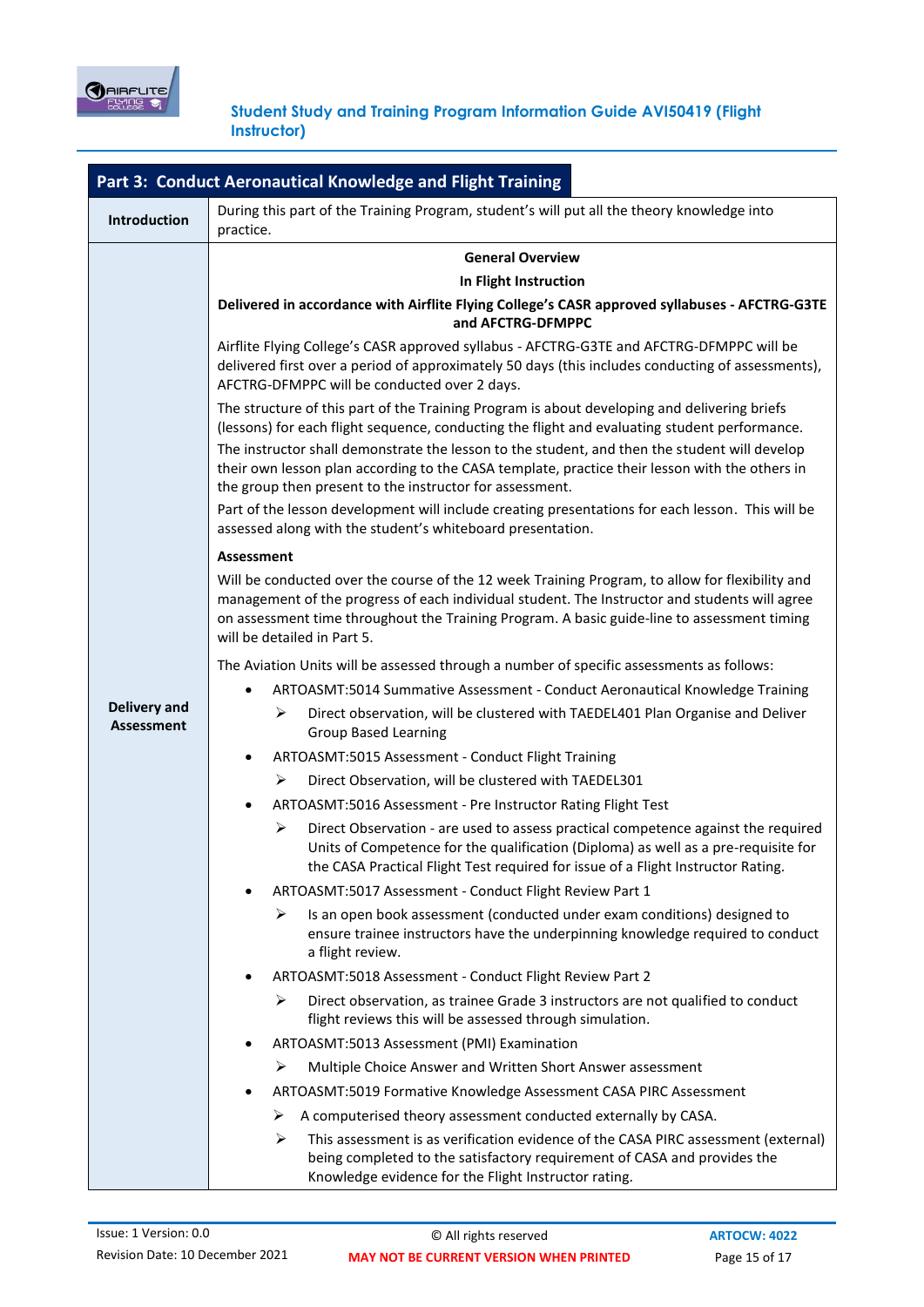

|                  | Part 3: Conduct Aeronautical Knowledge and Flight Training                                                                                                                                                                                                       |
|------------------|------------------------------------------------------------------------------------------------------------------------------------------------------------------------------------------------------------------------------------------------------------------|
|                  | ARTOASMT: 5010 Summative Assessment - Manage Risk in Aviation workbook.                                                                                                                                                                                          |
|                  | An integrated self-study workbook, consisting of written questions and case<br>➤<br>studies.                                                                                                                                                                     |
|                  | This workbook will address the requirements of AVIF0026 Implement Aviation risk<br>⋗<br>management processes and AVIF0027 Implement aviation fatigue risk<br>management processes.<br>(this assessment may not be required where credit transfer or RPL applies) |
|                  | ARTOASMT: 5004 - Conduct Training for Endorsement                                                                                                                                                                                                                |
|                  | Direct Observation and Work sample Assessment. The chosen Endorsement it<br>⋗<br>Multi Pitch Propeller Control Design Feature (another endorsement, in line with<br>the assessment conditions may be selected based on the earner group's needs)                 |
|                  | ARTOASMT: 5001 Aviation Training WB<br>٠                                                                                                                                                                                                                         |
|                  | Written Short Answer (open book) Assessment<br>➤                                                                                                                                                                                                                 |
|                  | ARTOASMT: 5006 - Human Factors and Non - Technical skills Work book                                                                                                                                                                                              |
|                  | Written short answer open book assessment<br>➤                                                                                                                                                                                                                   |
|                  | ARTOASMT: 5011 - TAE Assessment WB                                                                                                                                                                                                                               |
|                  | Integrated workbook consisting of written questions, and the producing of work<br>➤<br>samples.                                                                                                                                                                  |
|                  | ARTOASMT: 5012 - LLN Assessment WB                                                                                                                                                                                                                               |
|                  | Integrated workbook resulting in the production of work samples.<br>➤                                                                                                                                                                                            |
|                  | ARTOASMT: 5022 Final Assessment: Unit of Competency - AVI Units<br>٠                                                                                                                                                                                             |
|                  | Final assessment verification to determine Competent/Not Yet Competent of all<br>➤<br>evidence required for the clustered TAE Units                                                                                                                              |
|                  | Requirements and resources required for this Training Program are:                                                                                                                                                                                               |
|                  | A laptop or tablet for internet research.<br>➤                                                                                                                                                                                                                   |
|                  | ➤<br>Internet access                                                                                                                                                                                                                                             |
|                  | ≻<br>Additional resources the student should obtain:                                                                                                                                                                                                             |
|                  | CASA Advisory Circular 61-08 v1.0 - teaching and assessing non-technical<br>⋗<br>skills for single-pilot operations                                                                                                                                              |
|                  | CASA Safety Behaviours: Human Factors for Pilots - 2nd edition<br>➤                                                                                                                                                                                              |
| <b>Resources</b> | https://www.casa.gov.au/safety-management/publication/safety-behaviours-<br>human-factors-pilots-2nd-edition                                                                                                                                                     |
|                  | Aviation Instructors Handbook - FAA-H-8083-9A<br>≻                                                                                                                                                                                                               |
|                  | https://www.faa.gov/regulations_policies/handbooks_manuals/aviation/aviation<br>_instructors_handbook/media/faa-h-8083-9a.pdf                                                                                                                                    |
|                  | ⋗<br>Human Factors for the Private & Commercial Pilot Licences - Aviation Theory<br>Centre                                                                                                                                                                       |
|                  | https://books.aviationtheory.net.au/human-factors-fourth-edition                                                                                                                                                                                                 |
|                  | Flying training resources - Flight Instructor Manual (Aeroplane)<br>➤                                                                                                                                                                                            |
|                  | https://www.casa.gov.au/files/fimpdf                                                                                                                                                                                                                             |